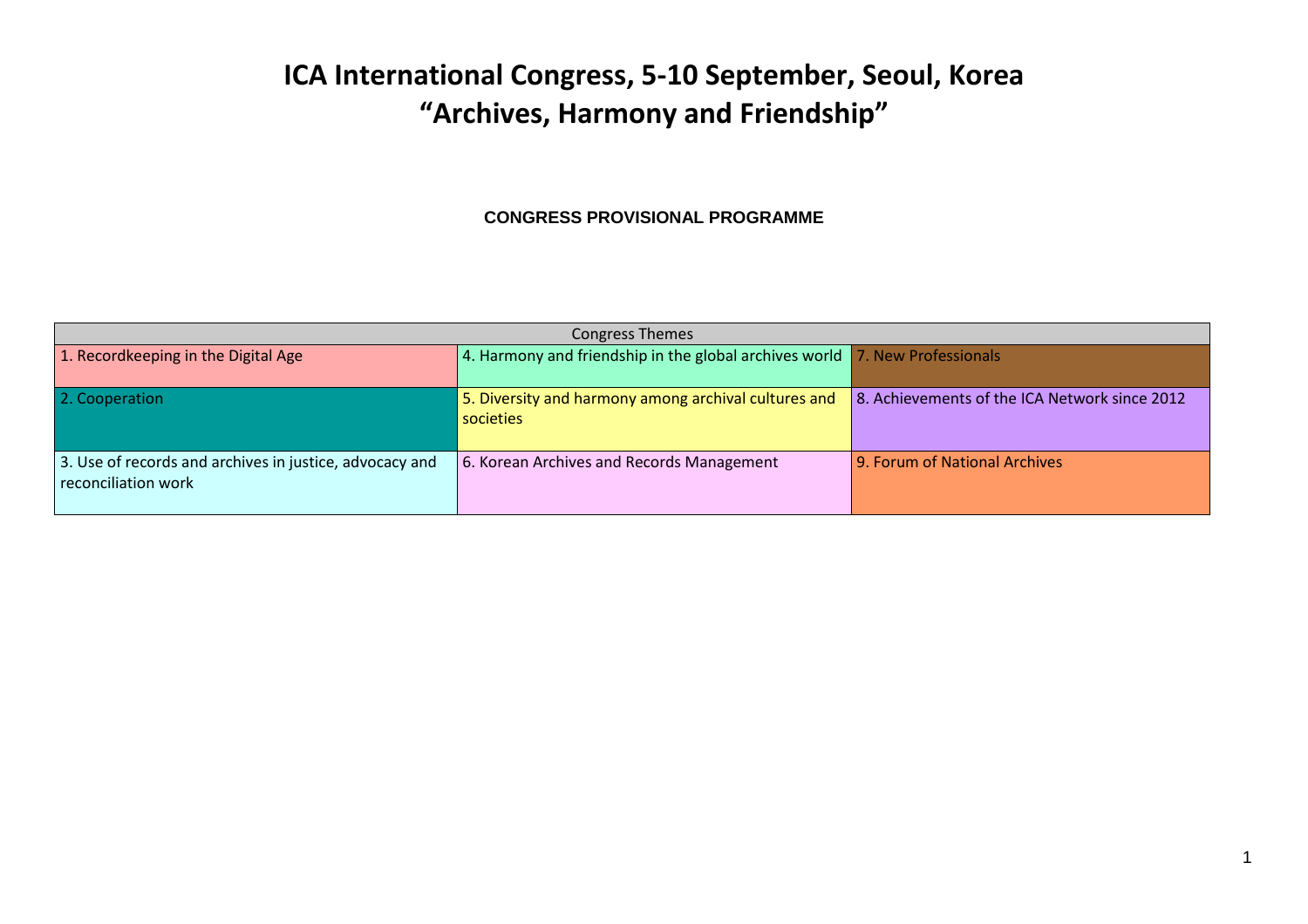|                 | Monday 5 September 2016 |                   |                 |                                   |                          |                         |                 |                  |                 |                 |
|-----------------|-------------------------|-------------------|-----------------|-----------------------------------|--------------------------|-------------------------|-----------------|------------------|-----------------|-----------------|
| <b>Rooms</b>    | <b>AUDITORIUM</b>       | <b>HALL 1+2</b>   | <b>HALL 3+4</b> | <b>HALL 5</b>                     | HALL <sub>6</sub>        | <b>ROOM 307</b>         | <b>ROOM 308</b> | <b>ROOM 317</b>  | <b>ROOM 318</b> | <b>ROOM 327</b> |
|                 | (interpretation)        |                   |                 |                                   |                          | (interpretation)        |                 | (interpretation) |                 |                 |
| Workshops       | Governance              | <b>Archival</b>   |                 | Computerized                      | Acquiring and            | Analysing               |                 | Emergency        |                 |                 |
| 09:00-          | meetings                | <b>Buildings:</b> |                 | record outsourcing                | <b>Providing Access</b>  | <b>Information</b>      |                 | Management and   |                 |                 |
| 11:00           |                         | standards and     |                 | process utilizing the             | to Electronic            | Culture                 |                 | <b>Disaster</b>  |                 |                 |
|                 |                         | developments      |                 | third party                       | <b>Records Using the</b> |                         |                 | Preparedness     |                 |                 |
|                 |                         |                   |                 | accredited                        | <b>BitCurator</b>        |                         |                 | Workshop         |                 |                 |
|                 |                         |                   |                 | Computerized                      | <b>Environment and</b>   |                         |                 |                  |                 |                 |
|                 |                         |                   |                 | record archive.                   | <b>BitCurator Access</b> |                         |                 |                  |                 |                 |
|                 |                         |                   |                 |                                   | Webtools                 |                         |                 |                  |                 |                 |
| 1100-1130       |                         |                   |                 |                                   | <b>BREAK</b>             |                         |                 |                  |                 |                 |
| Workshops       | Governance              | Archival          |                 | Computerized                      | Acquiring and            | Analysing               |                 | Emergency        |                 |                 |
| 11:30-          | meetings                | <b>Buildings:</b> |                 | record outsourcing                | <b>Providing Access</b>  | Information             |                 | Management and   |                 |                 |
| 12:30           |                         | standards and     |                 | process utilizing the             | to Electronic            | Culture                 |                 | <b>Disaster</b>  |                 |                 |
|                 |                         | developments      |                 | third party                       | <b>Records Using the</b> |                         |                 | Preparedness     |                 |                 |
|                 |                         |                   |                 | accredited                        | <b>BitCurator</b>        |                         |                 | Workshop         |                 |                 |
|                 |                         |                   |                 | Computerized                      | <b>Environment and</b>   |                         |                 |                  |                 |                 |
|                 |                         |                   |                 | record archive.                   | <b>BitCurator Access</b> |                         |                 |                  |                 |                 |
|                 |                         |                   |                 |                                   | Webtools                 |                         |                 |                  |                 |                 |
| 12:30-<br>14:00 |                         |                   |                 |                                   | LUNCH                    |                         |                 |                  |                 |                 |
| Workshops       | Governance              | <b>Archival</b>   |                 | <b>Risk factors and</b>           | Acquiring and            | Recordkeeping           |                 |                  |                 |                 |
| 14:00-          |                         | <b>Buildings:</b> |                 |                                   | <b>Providing Access</b>  | <b>Informatics: An</b>  |                 | Emergency        |                 |                 |
|                 | meetings                | standards and     |                 | corresponding<br>measures for the | to Electronic            |                         |                 | Management and   |                 |                 |
| 16:00           |                         | developments -    |                 |                                   |                          | <b>Introduction for</b> |                 | <b>Disaster</b>  |                 |                 |
|                 |                         |                   |                 | digital record                    | <b>Records Using the</b> | the purposes of         |                 | Preparedness     |                 |                 |
|                 |                         | off site visit    |                 | management based                  | <b>BitCurator</b>        | education and           |                 | Workshop         |                 |                 |
|                 |                         |                   |                 | on cloud services                 | <b>Environment and</b>   | training                |                 |                  |                 |                 |
|                 |                         |                   |                 |                                   | <b>BitCurator Access</b> |                         |                 |                  |                 |                 |
| 16:00-          |                         |                   |                 |                                   | Webtools<br><b>BREAK</b> |                         |                 |                  |                 |                 |
| 16:30           |                         |                   |                 |                                   |                          |                         |                 |                  |                 |                 |
| Workshops       | Governance              | <b>Archival</b>   |                 | <b>Risk factors and</b>           | Acquiring and            | Recordkeeping           |                 | Emergency        |                 |                 |
| 16:30-          | meetings                | <b>Buildings:</b> |                 | corresponding                     | <b>Providing Access</b>  | <b>Informatics: An</b>  |                 | Management and   |                 |                 |
| 17:30           |                         | standards and     |                 | measures for the                  | to Electronic            | Introduction for        |                 | <b>Disaster</b>  |                 |                 |
|                 |                         | developments -    |                 | digital record                    | Records Using the        | the purposes of         |                 | Preparedness     |                 |                 |
|                 |                         | off site visit    |                 | management based                  | <b>BitCurator</b>        | education and           |                 | Workshop         |                 |                 |
|                 |                         |                   |                 | on cloud services                 | <b>Environment and</b>   | training                |                 |                  |                 |                 |
|                 |                         |                   |                 |                                   | <b>BitCurator Access</b> |                         |                 |                  |                 |                 |
|                 |                         |                   |                 |                                   | Webtools                 |                         |                 |                  |                 |                 |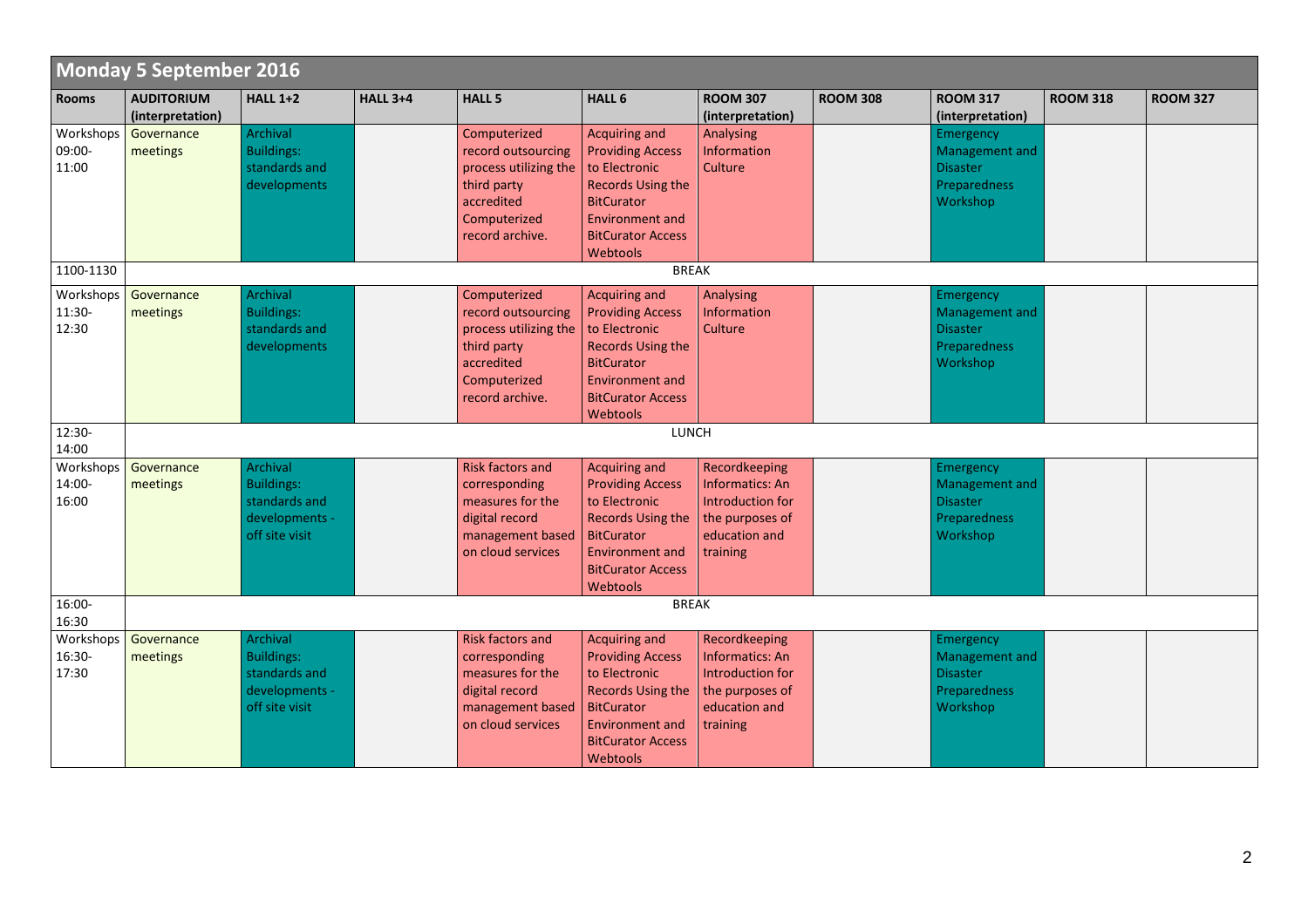|                          | Tuesday 6 September 2016     |                                        |                 |                                                                                                                              |                                                                                                                   |                                                                         |                                                                                                                       |                                                                                                                                 |                 |                 |  |  |
|--------------------------|------------------------------|----------------------------------------|-----------------|------------------------------------------------------------------------------------------------------------------------------|-------------------------------------------------------------------------------------------------------------------|-------------------------------------------------------------------------|-----------------------------------------------------------------------------------------------------------------------|---------------------------------------------------------------------------------------------------------------------------------|-----------------|-----------------|--|--|
| <b>Rooms</b>             | <b>AUDITORIUM</b>            | <b>HALL 1+2</b>                        | <b>HALL 3+4</b> | <b>HALL 5</b>                                                                                                                | <b>HALL 6</b>                                                                                                     | <b>ROOM 307</b>                                                         | <b>ROOM 308</b>                                                                                                       | <b>ROOM 317</b>                                                                                                                 | <b>ROOM 318</b> | <b>ROOM 327</b> |  |  |
| Workshops<br>09:00-10:30 | Governance<br>meetings       | Audio-visual<br>archives<br>management |                 | <b>Introduction of Certified</b><br><b>Electronic Document</b><br>Center and the<br>application cases of<br>public authority | Values and<br>measures for<br>utilization of<br>records for the<br><b>National Debt</b><br>Redemption<br>Movement | <b>Restoration of</b><br>Disaster-<br>affected<br>Documents in<br>Japan | <b>Strengthening ICA</b><br>regional<br>branch capability in<br>regional advocacy<br>and professional<br>development. | Cooperation<br>model of<br><b>Defense</b><br><b>Records</b><br>Management<br>Authority to<br>create the<br>value and<br>history |                 |                 |  |  |
| 10:30-11:00              |                              |                                        |                 |                                                                                                                              | <b>BREAK</b>                                                                                                      |                                                                         |                                                                                                                       |                                                                                                                                 |                 |                 |  |  |
| 11:00-12:30              | Governance<br>meetings       | Audio-visual<br>archives<br>management |                 | <b>Introduction of Certified</b><br><b>Electronic Document</b><br>Center and the<br>application cases of<br>public authority | Values and<br>measures for<br>utilization of<br>records for the<br><b>National Debt</b><br>Redemption<br>Movement | <b>Restoration of</b><br>Disaster-<br>affected<br>Documents in<br>Japan | <b>Strengthening ICA</b><br>regional<br>branch capability in<br>regional advocacy<br>and professional<br>development. | Cooperation<br>model of<br><b>Defense</b><br><b>Records</b><br>Management<br>Authority to<br>create the<br>value and<br>history |                 |                 |  |  |
| 12:30-13:30              |                              |                                        |                 |                                                                                                                              | LUNCH                                                                                                             |                                                                         |                                                                                                                       |                                                                                                                                 |                 |                 |  |  |
| 14:00-15:30              | <b>OPENING CEREMONY</b>      |                                        |                 |                                                                                                                              |                                                                                                                   |                                                                         |                                                                                                                       |                                                                                                                                 |                 |                 |  |  |
| 15:30-16:15              | <b>KEYNOTE: John Hocking</b> |                                        |                 |                                                                                                                              |                                                                                                                   |                                                                         |                                                                                                                       |                                                                                                                                 |                 |                 |  |  |
| 16:15-16:45              |                              |                                        |                 |                                                                                                                              | <b>BREAK</b>                                                                                                      |                                                                         |                                                                                                                       |                                                                                                                                 |                 |                 |  |  |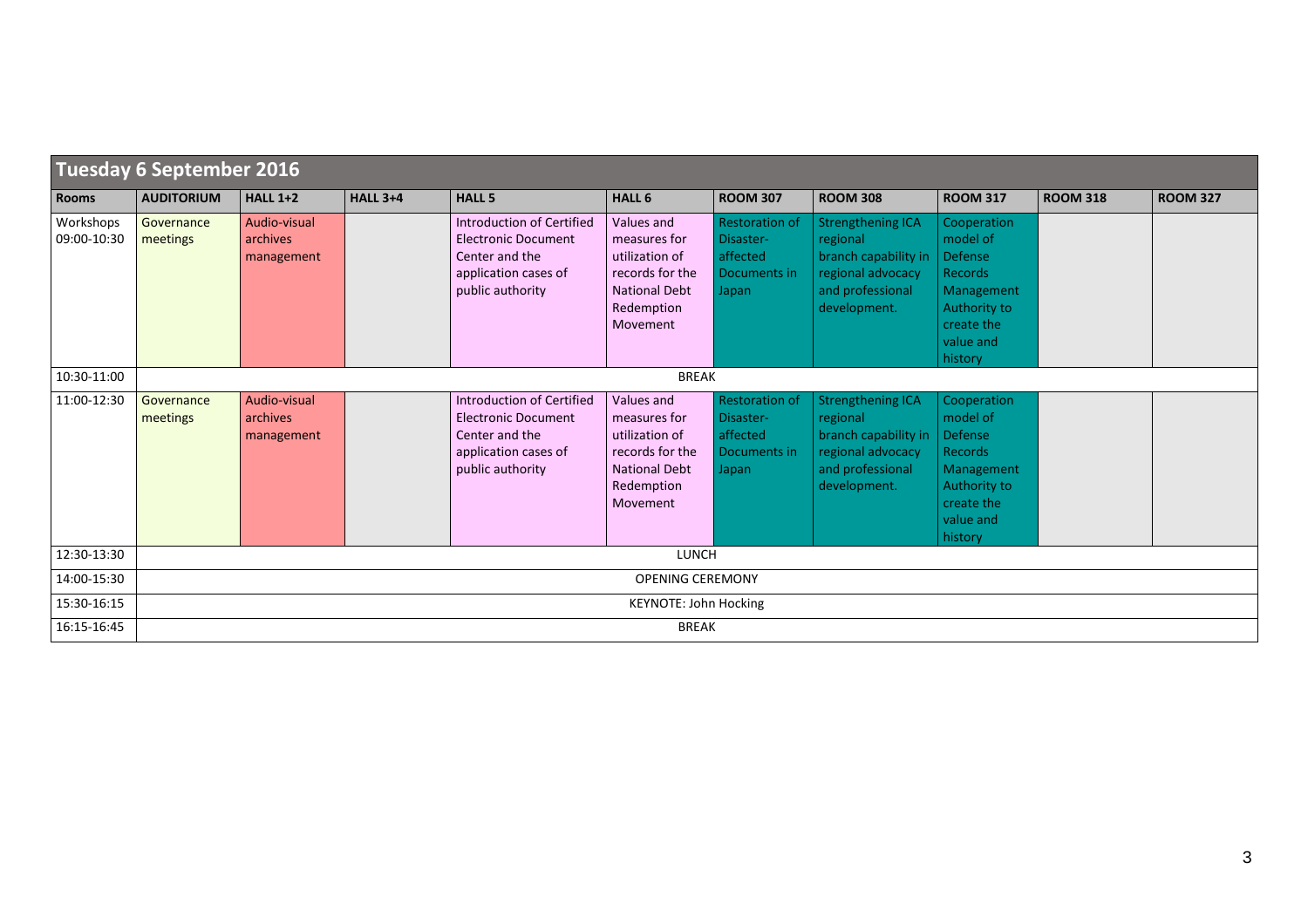| 16:45-18:15 | Traditional           | <b>Achievements</b>    | <b>Case studies</b>    | Case Studies part 1:            | Reconciliation    | Records         | Justice part 1:      | Accessible              | New Media &            | Case studies    |
|-------------|-----------------------|------------------------|------------------------|---------------------------------|-------------------|-----------------|----------------------|-------------------------|------------------------|-----------------|
|             | Korean                | in national            | part 1:                |                                 | part 1:           | Management      |                      | Information             | <b>Mobile</b>          | part 1:         |
|             | Archives:             | archives part 1:       |                        | "Expanding the Archival         |                   | Systems:        | The Archive of       | part 1:                 | Technologies:          |                 |
|             |                       |                        | "Bringing Peace        | <b>Reach: Using Strategic</b>   | Glimmers of       |                 | Oppressed            |                         |                        | Sustaining      |
|             | Archives in           | <b>Digital Archive</b> | to Europe: The         | <b>Community Partnerships</b>   | Identity and      | A study on the  | Literature in the    | De la                   | Cooperation with       | <b>Archives</b> |
|             | traditional era,      | Initiatives at the     | Memory of the          | to Improve Outreach by          | Beacons of        | status of       | German               | consultation en         | different              | Sustainably (2  |
|             | Jangseogak            | <b>National</b>        | Post-War               | University Archives"            | Justice: The role | Korean public   | Democratic           | salle de lecture        | audiences using        | sessions)       |
|             | Library<br>$\sim 100$ | <b>Archives of</b>     | European               |                                 | <sub>of</sub>     | enterprise      | Republic (GDR)       | à la diffusion          | the means of new       |                 |
|             | Academy of            | Japan:                 | integration            | <b>Relations entre Archives</b> | administrative    | record          |                      | sur Internet :          | media                  | Archival        |
|             | Korean Studies,       | Developing a           | process in the         | nationales du Vietnam et        | records in        | management      | Records and          | un nouveau              |                        | Education In    |
|             | head of               | <b>Shared</b>          | <b>Historical</b>      | de la France: Histoire et       | achieving justice | and the ways    | Justice: reflections | contrat à               | <b>National</b>        | Vietnam In Last |
|             | Jangseogak            | Information            | Archives of the        | Perspective                     | for survivors of  | to improve it   | on the farmer        | construire avec         | <b>Archives: Smart</b> | Fifty Years $-$ |
|             | library,              | Infrastructure         | European               |                                 | childhood abuse   |                 | workers experience   | les citoyens ?          | Solutions in           | Major           |
|             | Dohyeon Han           | for Historical         | Union"                 | Archival management             |                   | Introduction of |                      |                         | Action                 | Achievements    |
|             |                       | <b>Materials</b>       |                        | experience sharing and          | Witnesses to the  | Central         |                      | Designing a             |                        | And Emerging    |
|             |                       |                        | Les archives           | way forward of the              | truth: managing   | Archives        |                      | <b>Framework for</b>    | Reliable mobile        | <b>Issues</b>   |
|             |                       | <b>Digital</b>         | diplomatiques :        | National Archives of            | the records of    | Management      |                      | Semantic                | digital record         |                 |
|             |                       | <b>Initiatives At</b>  | mémoire des            | Korea                           | difficult times   | System of       |                      | <b>Digital Archives</b> | management             |                 |
|             |                       | <b>National</b>        | conflits, art de la    |                                 |                   | Korea           |                      | based on                | framework              |                 |
|             |                       | <b>Archives Of</b>     | paix                   |                                 |                   |                 |                      | <b>Linked Data</b>      |                        |                 |
|             |                       | India                  |                        |                                 |                   | Introduction of |                      |                         |                        |                 |
|             |                       |                        | The Impact of          |                                 |                   | On-Nara         |                      | DUTO:                   |                        |                 |
|             |                       | <b>Archival</b>        | <b>Hoover</b>          |                                 |                   | System          |                      | accessible              |                        |                 |
|             |                       | Information in         | <b>Commission on</b>   |                                 |                   |                 |                      | information by          |                        |                 |
|             |                       | the Internet.          | <b>Taiwan Official</b> |                                 |                   | A Study on      |                      | design                  |                        |                 |
|             |                       | <b>Russian and</b>     | <b>Documents</b>       |                                 |                   | freedom of      |                      |                         |                        |                 |
|             |                       | Foreign                | System after           |                                 |                   | information in  |                      |                         |                        |                 |
|             |                       | Experience             | <b>World War II</b>    |                                 |                   | the             |                      |                         |                        |                 |
|             |                       |                        |                        |                                 |                   | Government      |                      |                         |                        |                 |
|             |                       |                        |                        |                                 |                   | 3.0 era         |                      |                         |                        |                 |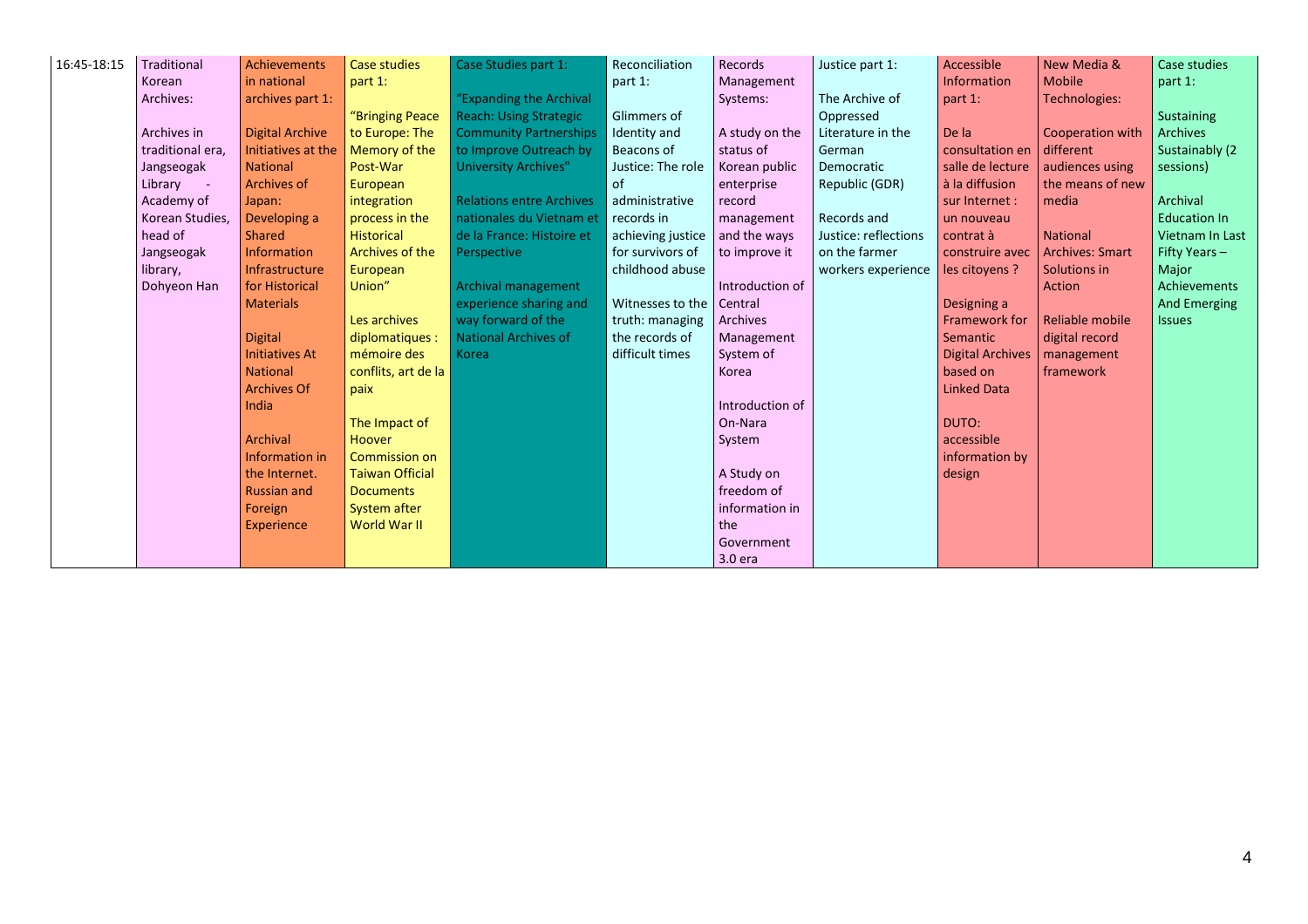|                 | <b>Wednesday 7 September 2016</b>                                                                                                                                                                                                                 |                                                                                                                                                                                                                                                                                                                                                                                                                             |                                                                                                                                                                                                                                                                                                                                                                                                           |                                                                                                                                                                                                                                                                                                                                                                                      |                                                                                                                                                                                                                                                                                                                                                                                                                                                                                               |                                                                                                                                                                                                                                                                    |                                                                                                                                                                                                                                                                                                                                                                                                                                                                |                                                                                       |                                                                                                                                                                                                                                                                                                                                                                                                                                                                                                                                                     |                                                                                                                                                                                                                                                                   |  |  |
|-----------------|---------------------------------------------------------------------------------------------------------------------------------------------------------------------------------------------------------------------------------------------------|-----------------------------------------------------------------------------------------------------------------------------------------------------------------------------------------------------------------------------------------------------------------------------------------------------------------------------------------------------------------------------------------------------------------------------|-----------------------------------------------------------------------------------------------------------------------------------------------------------------------------------------------------------------------------------------------------------------------------------------------------------------------------------------------------------------------------------------------------------|--------------------------------------------------------------------------------------------------------------------------------------------------------------------------------------------------------------------------------------------------------------------------------------------------------------------------------------------------------------------------------------|-----------------------------------------------------------------------------------------------------------------------------------------------------------------------------------------------------------------------------------------------------------------------------------------------------------------------------------------------------------------------------------------------------------------------------------------------------------------------------------------------|--------------------------------------------------------------------------------------------------------------------------------------------------------------------------------------------------------------------------------------------------------------------|----------------------------------------------------------------------------------------------------------------------------------------------------------------------------------------------------------------------------------------------------------------------------------------------------------------------------------------------------------------------------------------------------------------------------------------------------------------|---------------------------------------------------------------------------------------|-----------------------------------------------------------------------------------------------------------------------------------------------------------------------------------------------------------------------------------------------------------------------------------------------------------------------------------------------------------------------------------------------------------------------------------------------------------------------------------------------------------------------------------------------------|-------------------------------------------------------------------------------------------------------------------------------------------------------------------------------------------------------------------------------------------------------------------|--|--|
| <b>Rooms</b>    | <b>AUDITORIUM</b>                                                                                                                                                                                                                                 | <b>HALL 1+2</b>                                                                                                                                                                                                                                                                                                                                                                                                             | <b>HALL 3+4</b>                                                                                                                                                                                                                                                                                                                                                                                           | <b>HALL 5</b>                                                                                                                                                                                                                                                                                                                                                                        | <b>HALL 6</b>                                                                                                                                                                                                                                                                                                                                                                                                                                                                                 | <b>ROOM 307</b>                                                                                                                                                                                                                                                    | <b>ROOM 308</b>                                                                                                                                                                                                                                                                                                                                                                                                                                                | <b>ROOM 317</b>                                                                       | <b>ROOM 318</b>                                                                                                                                                                                                                                                                                                                                                                                                                                                                                                                                     | <b>ROOM 327</b>                                                                                                                                                                                                                                                   |  |  |
| 09:00-<br>09:45 |                                                                                                                                                                                                                                                   |                                                                                                                                                                                                                                                                                                                                                                                                                             |                                                                                                                                                                                                                                                                                                                                                                                                           |                                                                                                                                                                                                                                                                                                                                                                                      | KEYNOTE: Baeyong LEE, Hyunmi Yang                                                                                                                                                                                                                                                                                                                                                                                                                                                             |                                                                                                                                                                                                                                                                    |                                                                                                                                                                                                                                                                                                                                                                                                                                                                |                                                                                       |                                                                                                                                                                                                                                                                                                                                                                                                                                                                                                                                                     |                                                                                                                                                                                                                                                                   |  |  |
| 09:45-<br>11:15 | Partnerships<br>part 1:<br>ICA and<br>UNESCO: a<br>Global<br>Partnership for<br>Documentary<br>Heritage<br>"The Memory of<br>the Nation" --<br>achieving its<br>potential<br>Not a Footnote<br>- Archival<br><b>Collections Lead</b><br>the Story | Achievements<br>of national<br>archives part 2:<br>Mongolian<br><b>Archival</b><br>Development in<br>the Globalised<br>World<br>Memory of a<br><b>Nation and</b><br>Archives.<br>Lithuanian case<br>The Indonesian<br>Archival<br><b>Information</b><br>Network -<br><b>Sharing</b><br>Responsibilities<br>between<br><b>Archival Entities</b><br>in Making<br>Government<br>Information<br>Available to<br><b>Citizens</b> | Digital Archives part 1:<br>How to cope with the<br>data explosion in e-<br>government<br>systems? Interoperabl<br>e e-archiving solutions<br>from the E-ARK project<br><b>FGSes: information</b><br>package specifications<br>for e-archives<br><b>Cloud Computing</b><br><b>Technology in Digital</b><br><b>Archive Management</b><br>(Architecture,<br><b>Programming Model</b><br>and Implementation) | <b>Engaging with</b><br>Indigenous<br><b>Peoples and</b><br><b>Collections part 1:</b><br>Indigenous<br><b>Voices:</b><br>Connecting and<br><b>Building Culturally</b><br>Sensitive<br>Engagement with<br>Australian<br>Indigenous<br>Peoples and<br><b>Collections</b><br><b>Meeting</b><br>Indigenous<br>Information<br>Needs at the<br><b>Union of BC</b><br><b>Indian Chiefs</b> | Privacy and<br>Access:<br>On the Open<br><b>Access to Public</b><br>Archives in<br>General and<br>Archives<br>Documenting<br><b>Human Rights</b><br>Abuses in<br>Particular:<br><b>Balancing the</b><br>Right to<br>Information and<br>the Right to<br>Privacy in the<br>Archival<br>legislation of the<br><b>EU Member</b><br><b>States</b><br>As open as we<br>can!<br>Trouble and<br>Strife: the<br>development of<br>archival records<br>on CAIN<br>(Conflict Archive<br>on the INternet) | Accountability:<br>La fuerza del<br>original.<br>Rendición de<br>cuentas, lucha<br>anticorrupción y<br>justicia social en<br>Catalunya.[The<br>force of the<br>original.<br>Accountability,<br>fight against<br>corruption and<br>social justice in<br>Catalonia.] | Professional<br><b>Issues and</b><br>Challenges:<br>Formation,<br>référentiel<br>métiers,<br>sensibilisation ou<br>comment une<br>association<br>professionnelle<br>peut-elle<br>contribuer au<br>développement<br>et à la<br>reconnaissance<br>de notre<br>profession ?<br>New challenges<br>in appraisal:<br>Cross the<br>archival borders!<br><b>The Ethical</b><br>Relationship<br>between<br><b>Archives and</b><br><b>Other Relevant</b><br>Institutions | <b>Community</b><br>Archives part 1:<br>Continuum and<br>Community<br><b>Archives</b> | Security:<br><b>Electronic record</b><br>management of the<br>digital forensic<br>prospective<br>A comparison study<br>between the objectives<br>for records/record<br>management and<br>information/information<br>security<br>A study of cyber threat<br>and vulnerability when<br>transferring electronic<br>records for archiving<br>Sécurité et pérennité<br>des données<br>électroniques dans<br>l'administration<br>publique au Burkina<br>Faso: Cas du Ministère<br>de la jeunesse, de la<br>formation<br>professionnelle et de<br>l'emploi | Case studies<br>part 2:<br>World-wide<br>Spread of<br>Conservation<br><b>Using Japanese</b><br>Paper<br>Mozambique<br>Experience In<br>Records<br>Appraisal<br><b>Standards for</b><br>Archival<br>Practices in the<br><b>National</b><br>Archives of<br>Thailand |  |  |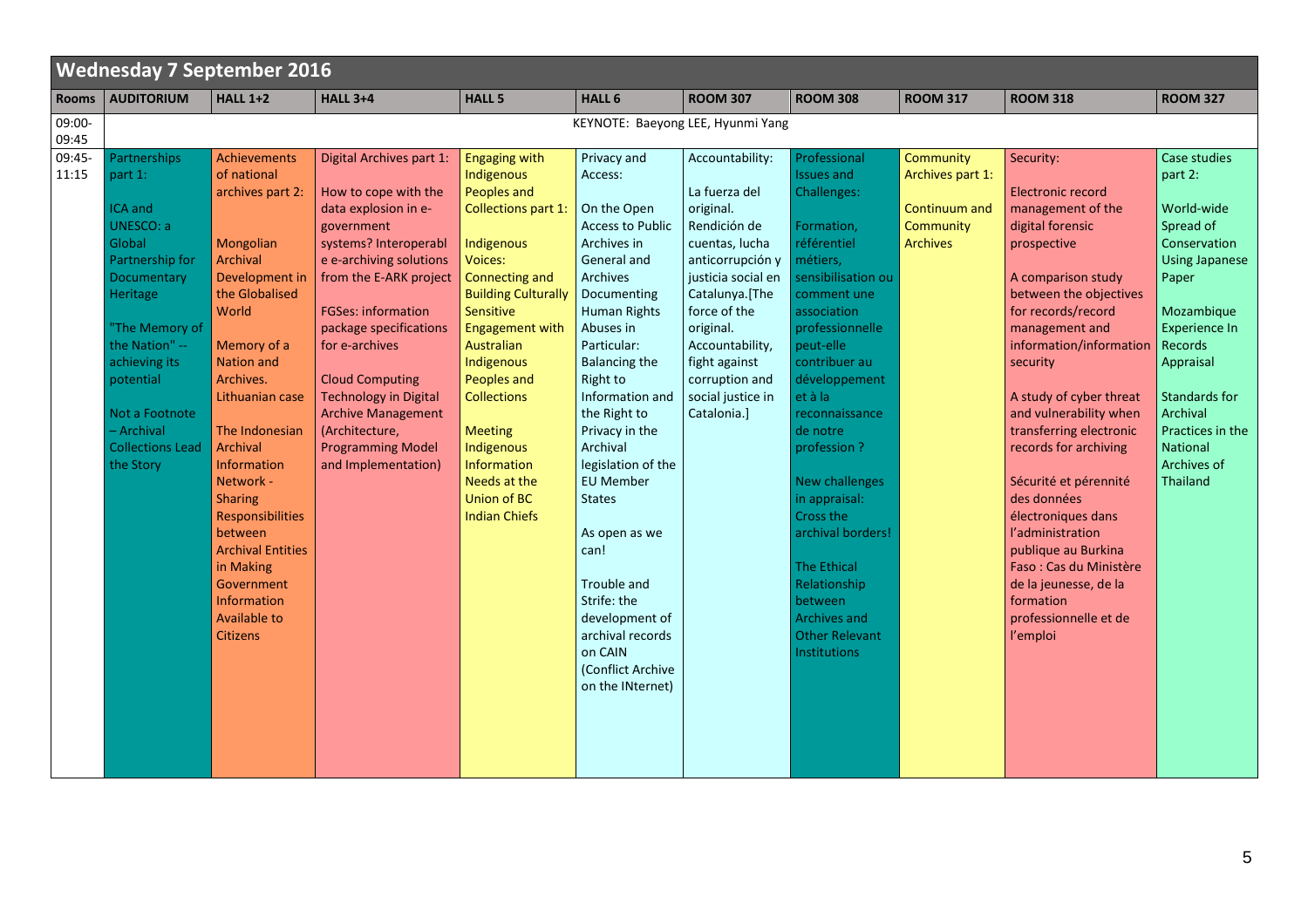| $11:15-$ | POSTER PRESENTATIONSPOSTER SESSIONS AM & PM                                                                                                                         |
|----------|---------------------------------------------------------------------------------------------------------------------------------------------------------------------|
| 11:45    | A comparative analysis of ISAD elements with UNIMARC, IRANMARC and MARC 21feilds                                                                                    |
|          | Polish-Czech-Hungarian-Slovak joint archival project.                                                                                                               |
|          | Preservation at Paradise: Trials & Triumphs in Setting Up an Academic Archive from Scratch in The Commonwealth of The Bahamas                                       |
|          | Discovering yourself: creating new ways to bring people out of the archives                                                                                         |
|          | A Study on the Security and Licensing Mechanism of Digital Historical Archive in Taiwan: The Current Status and Problems Analysis                                   |
|          | Strategies towards the moderization of Archives and Records Management in a Developing Nation: the Journey of the Jamaica Archives and Records Management           |
|          | Department                                                                                                                                                          |
|          | A Thousand Words: The Power and Potential of Archival Images in Promoting Social Justice                                                                            |
|          | Saudi Private Archives: Project Save                                                                                                                                |
|          | Development and Application of Facet for Expanding Finding Aids for Records - Case study with the Presidential Records"                                             |
|          | Les pratiques archivistiques des populations autochtones face à l'archivage étatique ou gouvernementale: enjeux et différences entre cultures archivistiques        |
|          | ordinaire et normative                                                                                                                                              |
|          | A research on improving the management of non-standard electronic documents and their transfer case                                                                 |
|          | Status of record preservation technology R&D and its application cases                                                                                              |
|          | Music to my ears: You've got a friend in me. Building an archive with the support of friends from across the waves: an island perspective.                          |
|          | Development of Interface terminology structure based on conceptual framework of International Organization for Standardization -Focused on present illness in       |
|          | medical records-                                                                                                                                                    |
|          | On Study of the New Professionals' Professional Identity and Satisfaction in China Archival preservation by design: building systems and services today to meet the |
|          | archival needs of tomorrow                                                                                                                                          |
|          |                                                                                                                                                                     |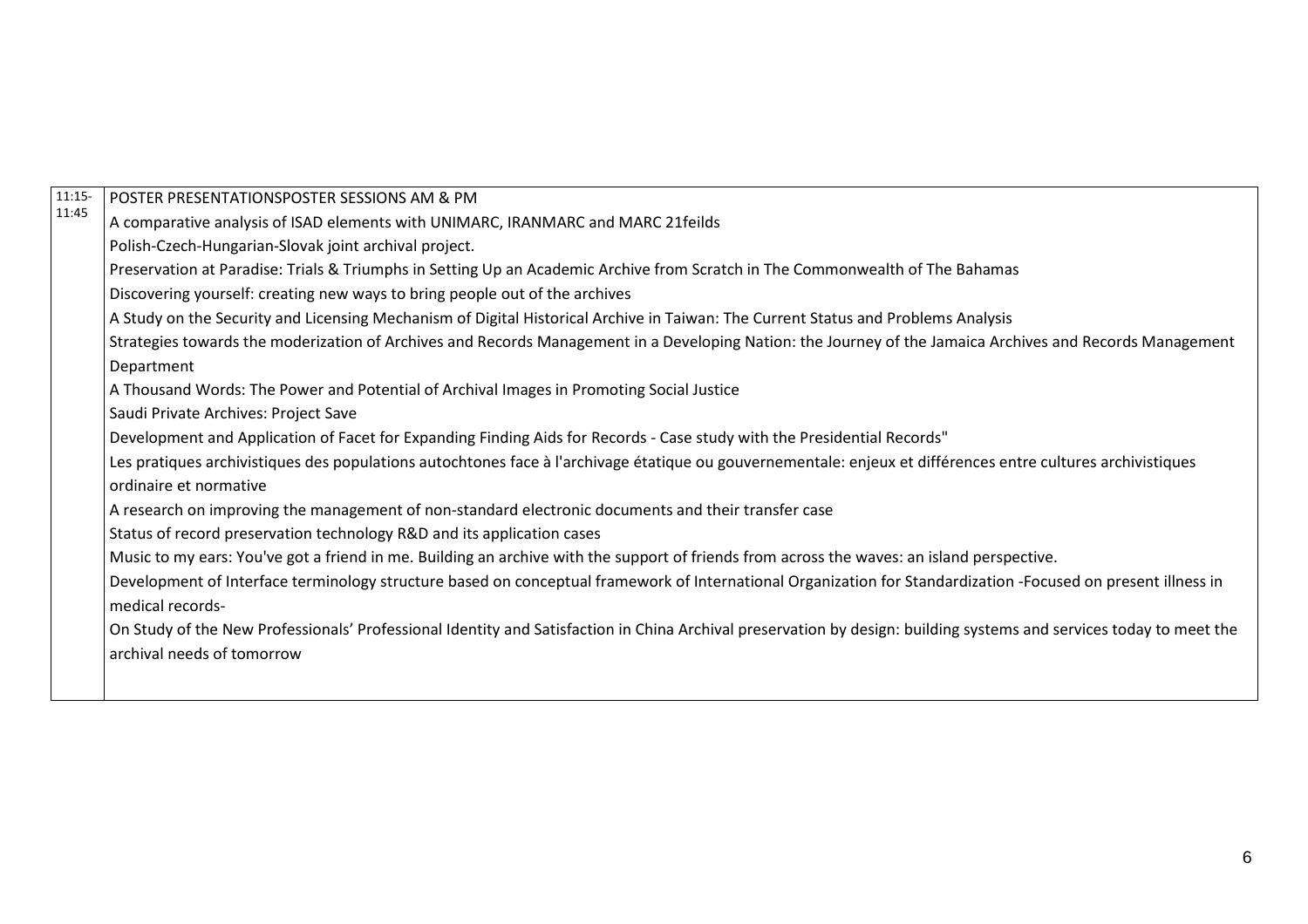| 11:45-   | Case studies                      | Reconciliation   | Technological                  | Cooperation            | Achievements of E-Government |                       | <b>ICA Programme</b> | <b>Managing Digital</b>  | <b>Forum of National</b> |  |  |  |
|----------|-----------------------------------|------------------|--------------------------------|------------------------|------------------------------|-----------------------|----------------------|--------------------------|--------------------------|--|--|--|
| 13:15    | part 3:                           | part 2:          | Solutions:                     | across disciplines:    | <b>New</b>                   | part 1:               | Commission           | Archives &               | <b>Archivists (FAN)</b>  |  |  |  |
|          |                                   |                  |                                |                        | Professionals                |                       | Projects and         | Records part 1:          | <b>Meeting</b>           |  |  |  |
|          | <b>Conflict Looting</b>           | "Nuevos          | Development of OCR             | Lone Rangers No        | part 1:                      | Projecte Aresta.      | Achievements:        |                          |                          |  |  |  |
|          | and the                           | Archivos de      | software for minority          | More: Archival         |                              | Archivo               |                      | Management of            |                          |  |  |  |
|          | Protection of                     | Derechos         | languages as the way           | Cooperation in         | Introducing the              | Electrónico Del       | Visualising          | electronic records       |                          |  |  |  |
|          | Archives and                      | Humanos en       | to ensure true equality        | <b>Transition</b>      | <b>New</b>                   | Gobierno De La        | Information with     | in the Sultanate         |                          |  |  |  |
|          | other Cultural                    | Chile: el        | of native and non-             |                        | Professionals                | <b>Generalitat De</b> | <b>RAM iSquares</b>  | of Oman:                 |                          |  |  |  |
|          | Heritage                          | esfuerzo por la  | native archives                | <b>Beyond ordinary</b> |                              | Catalunya             | (interactive)        | strategies               |                          |  |  |  |
|          |                                   | reconstrucción   |                                | notions of             | Up and AtoM:                 | Aresta Proyect.       |                      | implementation,          |                          |  |  |  |
|          | Combating theft                   | de la memoria"   | A Face Recognition             | effective              | <b>Project Genesis</b>       | Electronic            |                      | challenges, and          |                          |  |  |  |
|          | and illicit                       |                  | <b>Method Based On</b>         | development:           | at the Borthwick             | <b>Archive Of</b>     |                      | solutions                |                          |  |  |  |
|          | trafficking in the                | Overcoming the   | Deep Learning And Its          | What                   | Institute for                | Catalonia             |                      |                          |                          |  |  |  |
|          | archival field :                  | division of the  | <b>Application In Portrait</b> | international          | <b>Archives</b>              | Government            |                      | La politique du          |                          |  |  |  |
|          | the French                        | state: The role  | <b>Photography (Archives)</b>  | development            |                              |                       |                      | Service                  |                          |  |  |  |
|          | perspective                       | of the German    | Management                     | practitioners can      | <b>Business process</b>      |                       |                      | interministériel         |                          |  |  |  |
|          |                                   | federal archives |                                | learn from             | reengineering of             |                       |                      | des Archives de          |                          |  |  |  |
|          | <b>Archives</b>                   |                  | Recordkeeping in the           | archivists and the     | archives under               |                       |                      | France en matière        |                          |  |  |  |
|          | heritage without                  | Supporting       | digital age -                  | archives               | the perspective              |                       |                      | d'archivage              |                          |  |  |  |
|          | barriers:                         | Justice,         | Possibilities and              | community              | of public service            |                       |                      | numérique : entre        |                          |  |  |  |
|          | interaction of                    | Reconciliation   | challenges of using            |                        |                              |                       |                      | mutations et             |                          |  |  |  |
|          | state archives at                 | and Historical   | linking based                  | <b>The</b>             | La coopération               |                       |                      | ruptures                 |                          |  |  |  |
|          | various levels                    | Evaluation of a  | timestamping and               | Decontextualised       | entre les                    |                       |                      |                          |                          |  |  |  |
|          |                                   | Dictatorship:    | blockchain technology          | Object: archives,      | Archives et leurs            |                       |                      | Incheon                  |                          |  |  |  |
|          |                                   | The Federal      | to maintain long term          | evidence,              | partenariats «               |                       |                      | International            |                          |  |  |  |
|          |                                   | Archives'        | integrity and                  | knowledge and          | extérieure »                 |                       |                      | Airport, No.1            |                          |  |  |  |
|          |                                   | Records on       | authenticity                   | loss                   |                              |                       |                      | <b>World Airport</b>     |                          |  |  |  |
|          |                                   | National         |                                |                        |                              |                       |                      | Service for 10           |                          |  |  |  |
|          |                                   | Socialism and    |                                |                        |                              |                       |                      | <b>Consecutive Years</b> |                          |  |  |  |
|          |                                   | the Second       |                                |                        |                              |                       |                      | and the                  |                          |  |  |  |
|          |                                   | World War        |                                |                        |                              |                       |                      | Document and             |                          |  |  |  |
|          |                                   |                  |                                |                        |                              |                       |                      | <b>Records</b>           |                          |  |  |  |
|          |                                   |                  |                                |                        |                              |                       |                      | Management               |                          |  |  |  |
|          |                                   |                  |                                |                        |                              |                       |                      | Planned from the         |                          |  |  |  |
|          |                                   |                  |                                |                        |                              |                       |                      | Beginning of the         |                          |  |  |  |
|          |                                   |                  |                                |                        |                              |                       |                      | Airport                  |                          |  |  |  |
|          |                                   |                  |                                |                        |                              |                       |                      | construction             |                          |  |  |  |
|          |                                   |                  |                                |                        |                              |                       |                      | project                  |                          |  |  |  |
| $13:15-$ |                                   |                  |                                |                        | LUNCH                        |                       |                      |                          |                          |  |  |  |
| 14:15    |                                   |                  |                                |                        |                              |                       |                      |                          |                          |  |  |  |
| $14:15-$ | Plenary: Byungju SHIN, Jinsuk SEO |                  |                                |                        |                              |                       |                      |                          |                          |  |  |  |
| 15:00    |                                   |                  |                                |                        |                              |                       |                      |                          |                          |  |  |  |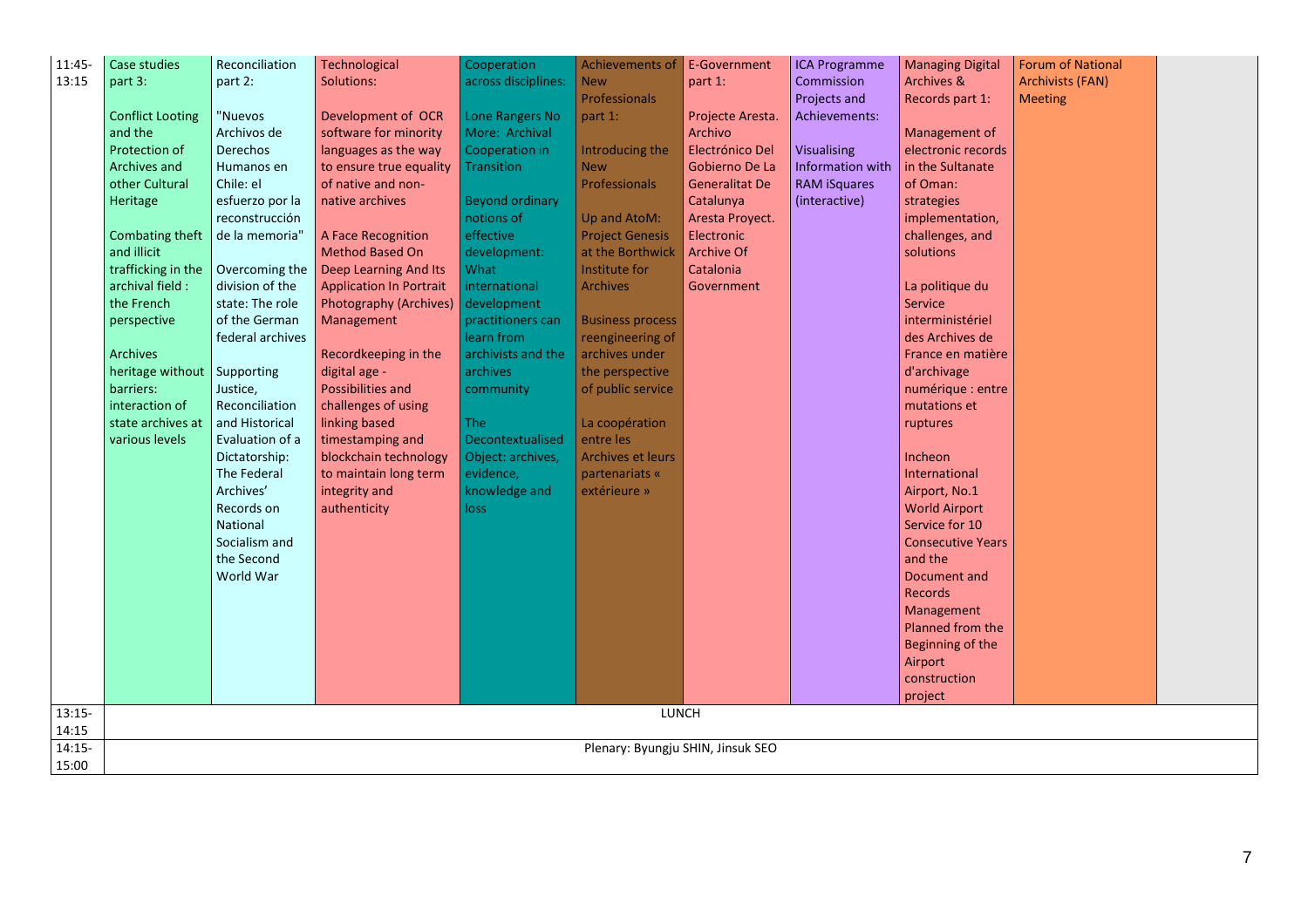| 15:00-<br>16:30 | Google Korea         | Achievements<br>of national<br>archives part 3:<br><b>From Hostile to</b><br>Friendship: The<br><b>Wartime</b><br>Seizure of<br>Japanese<br>Company<br><b>Records in</b><br>Australia and<br>the Bilateral<br>Cooperation in<br>Archival<br><b>Processing</b><br>The place of<br><b>Turkish archives</b><br>in the globalized<br>world and<br>international<br>cooperation<br>activities of the<br>general<br>directorate of<br>state archives of<br><b>Turkey</b><br>Cooperation<br>between<br>archival<br>institutions and<br>its impact in the<br>dissemination<br>and exchange of | Big Data:<br>Recordkeeping in Big<br><b>Data Environments:</b><br>Opportunities,<br><b>Challenges and Threats</b><br>Big Data: l'évolution<br>numérique en<br>audiovisuelle | <b>Managing Digital</b><br>Archives &<br>Records part 3:<br>Is the Original<br><b>Record King? A</b><br><b>National Archives</b><br>of Australia Digital<br>Initiative<br>Complex<br>relationships<br>between<br>aggregations and<br>information<br>systems: a toolkit<br>for records<br>management<br>systems design | Nordic archives:<br>Harmony and<br>friendship in the<br>Nordic Archival<br>Community | Description &<br>Metadata:<br>Un projet de<br>prototype pour<br>la visualisation<br>en graphe de<br>métadonnées<br>archivistiques<br>provenant de<br>diverses<br>institutions<br>(From Several<br><b>Archival Data</b><br>Sets to one<br>Graph)<br>Un nuevo<br>horizonte<br>colaborativo en<br>la Descripción<br>archivística: El<br>caso español<br>A Study on<br>Metadata<br><b>Elements for</b><br><b>Social Media</b><br>Records in the<br>Public<br>Institutions of<br><b>Korea</b> | Reconciliation<br>part 3:<br>Les archives de<br>l'Opération<br>Condor: juger,<br>enquêter et<br>comprendre les<br>crimes<br>coordonnés par<br>les dictatures<br>sudaméricaines<br>Les archives d'un<br>crime de masse :<br>comment<br>"traiter" les<br>archives de la<br>traite négrière<br>française ?<br>Archival<br>information and<br>Boundary<br><b>Dispute</b><br>Resolution: The<br>Case of<br>Sedudu/Kasikili<br><b>Border Dispute</b><br>between<br>Botswana and<br>Namibia | Joseon Dynasty:<br>Return of the<br>annals of Joseon<br>Dynasty, a<br>valuable record<br>of the cultural<br>heritage of<br>mankind<br><b>Material</b><br>properties and<br>value of Uigwe<br>of Joseon<br>Dynasty<br>Establishment<br>and Use of the<br><b>Royal Books</b><br>Database | Legal perspectives:<br>The Balancing<br>protection of the Right<br>of privacy and the Right<br>to know in the openness<br>of lawsuit archives<br><b>Status and lawsuit</b><br>facing problems of e-<br>Discovery (in the aspect<br>of preservation of<br>computerized record)<br>The introduction and<br>problem of e-discovery<br>in the Republic of Korea | <b>Case Studies</b><br>part 2:<br>The role of<br>archives in<br>creating the<br>national<br>identity and<br>harmony in the<br>post-<br>communism<br>society<br>An Account For<br>The Historical<br>Archival<br>Holdings of<br><b>Tibet</b><br>Archives(Lhasa)<br>Subjectivity,<br>Objectivity in<br>Appraisal and<br><b>Acquisition: A</b><br><b>New</b><br>Consideration |
|-----------------|----------------------|---------------------------------------------------------------------------------------------------------------------------------------------------------------------------------------------------------------------------------------------------------------------------------------------------------------------------------------------------------------------------------------------------------------------------------------------------------------------------------------------------------------------------------------------------------------------------------------|-----------------------------------------------------------------------------------------------------------------------------------------------------------------------------|-----------------------------------------------------------------------------------------------------------------------------------------------------------------------------------------------------------------------------------------------------------------------------------------------------------------------|--------------------------------------------------------------------------------------|------------------------------------------------------------------------------------------------------------------------------------------------------------------------------------------------------------------------------------------------------------------------------------------------------------------------------------------------------------------------------------------------------------------------------------------------------------------------------------------|--------------------------------------------------------------------------------------------------------------------------------------------------------------------------------------------------------------------------------------------------------------------------------------------------------------------------------------------------------------------------------------------------------------------------------------------------------------------------------------|----------------------------------------------------------------------------------------------------------------------------------------------------------------------------------------------------------------------------------------------------------------------------------------|-------------------------------------------------------------------------------------------------------------------------------------------------------------------------------------------------------------------------------------------------------------------------------------------------------------------------------------------------------------|---------------------------------------------------------------------------------------------------------------------------------------------------------------------------------------------------------------------------------------------------------------------------------------------------------------------------------------------------------------------------|
|                 |                      | information.                                                                                                                                                                                                                                                                                                                                                                                                                                                                                                                                                                          |                                                                                                                                                                             |                                                                                                                                                                                                                                                                                                                       |                                                                                      |                                                                                                                                                                                                                                                                                                                                                                                                                                                                                          |                                                                                                                                                                                                                                                                                                                                                                                                                                                                                      |                                                                                                                                                                                                                                                                                        |                                                                                                                                                                                                                                                                                                                                                             |                                                                                                                                                                                                                                                                                                                                                                           |
| 16:30-          |                      | POSTER PRESENTATIONSPOSTER SESSIONS AM & PM                                                                                                                                                                                                                                                                                                                                                                                                                                                                                                                                           |                                                                                                                                                                             |                                                                                                                                                                                                                                                                                                                       |                                                                                      |                                                                                                                                                                                                                                                                                                                                                                                                                                                                                          |                                                                                                                                                                                                                                                                                                                                                                                                                                                                                      |                                                                                                                                                                                                                                                                                        |                                                                                                                                                                                                                                                                                                                                                             |                                                                                                                                                                                                                                                                                                                                                                           |
| 17:00           |                      |                                                                                                                                                                                                                                                                                                                                                                                                                                                                                                                                                                                       |                                                                                                                                                                             |                                                                                                                                                                                                                                                                                                                       |                                                                                      |                                                                                                                                                                                                                                                                                                                                                                                                                                                                                          |                                                                                                                                                                                                                                                                                                                                                                                                                                                                                      |                                                                                                                                                                                                                                                                                        |                                                                                                                                                                                                                                                                                                                                                             |                                                                                                                                                                                                                                                                                                                                                                           |
| 17:00-<br>17:15 |                      |                                                                                                                                                                                                                                                                                                                                                                                                                                                                                                                                                                                       |                                                                                                                                                                             |                                                                                                                                                                                                                                                                                                                       |                                                                                      | ICA GENERAL ASSEMBLY REGISTRATIONS                                                                                                                                                                                                                                                                                                                                                                                                                                                       |                                                                                                                                                                                                                                                                                                                                                                                                                                                                                      |                                                                                                                                                                                                                                                                                        |                                                                                                                                                                                                                                                                                                                                                             |                                                                                                                                                                                                                                                                                                                                                                           |
| 17:15-<br>18:45 | ICA GENERAL ASSEMBLY |                                                                                                                                                                                                                                                                                                                                                                                                                                                                                                                                                                                       |                                                                                                                                                                             |                                                                                                                                                                                                                                                                                                                       |                                                                                      |                                                                                                                                                                                                                                                                                                                                                                                                                                                                                          |                                                                                                                                                                                                                                                                                                                                                                                                                                                                                      |                                                                                                                                                                                                                                                                                        |                                                                                                                                                                                                                                                                                                                                                             |                                                                                                                                                                                                                                                                                                                                                                           |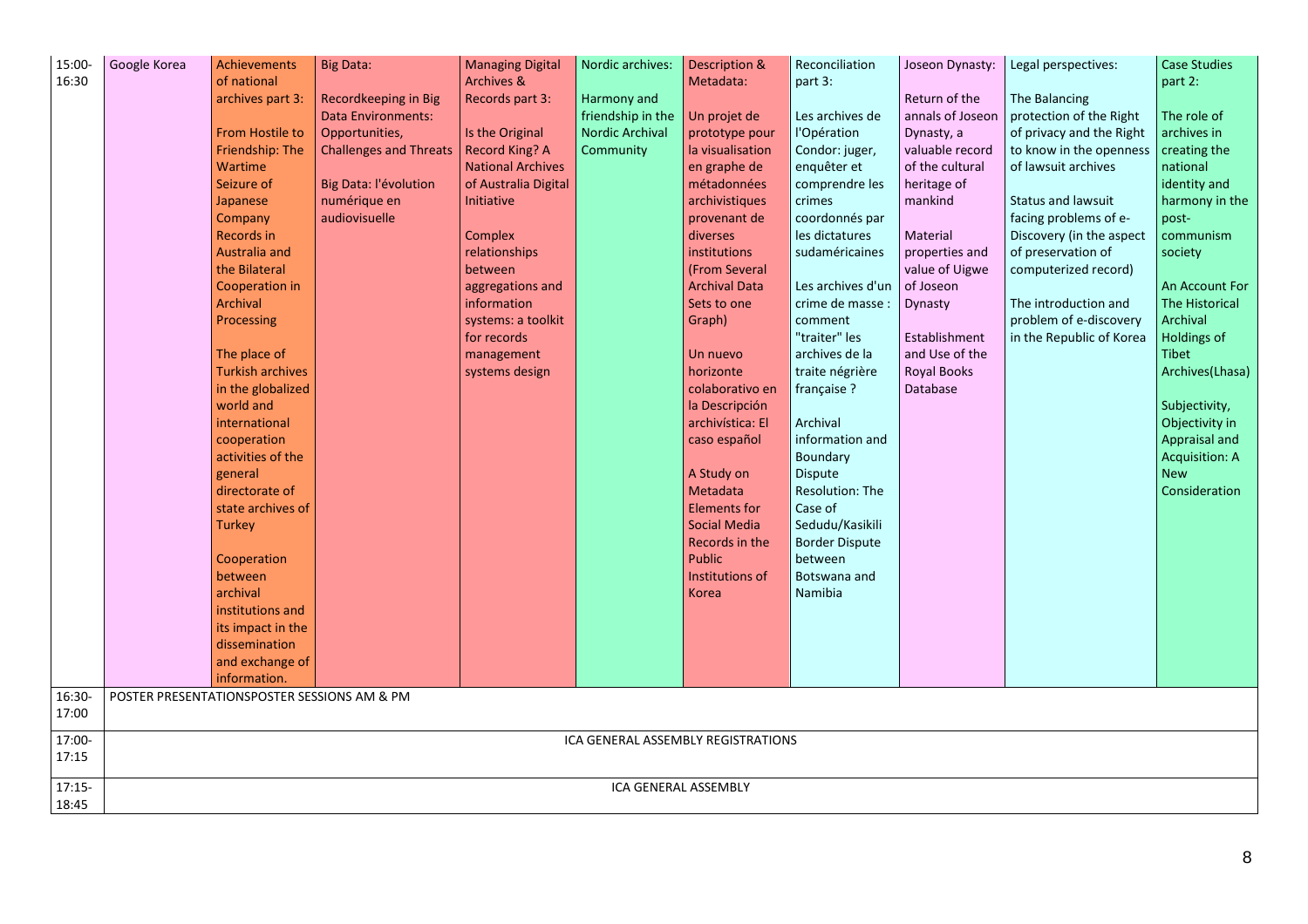|                 | <b>THURSDAY 8 September 2016</b>                                                                                                                                                                                                                                                                                                                                      |                                                                                                                                                                              |                                                                                                                                                                                                                                                                                              |                                                                                                                                                                                                                                                                 |                                                                                                   |                                                                                                                                 |                                                                                                                                                                                                                                                                                                                                                                                                                                                                                            |                                                                                                                                                                        |                                                                                                                                                                                                                                                                                                                                                                                      |                                                                                                                                                                                                                                                                                                                                                                                                                                                                                                                                                                            |  |  |
|-----------------|-----------------------------------------------------------------------------------------------------------------------------------------------------------------------------------------------------------------------------------------------------------------------------------------------------------------------------------------------------------------------|------------------------------------------------------------------------------------------------------------------------------------------------------------------------------|----------------------------------------------------------------------------------------------------------------------------------------------------------------------------------------------------------------------------------------------------------------------------------------------|-----------------------------------------------------------------------------------------------------------------------------------------------------------------------------------------------------------------------------------------------------------------|---------------------------------------------------------------------------------------------------|---------------------------------------------------------------------------------------------------------------------------------|--------------------------------------------------------------------------------------------------------------------------------------------------------------------------------------------------------------------------------------------------------------------------------------------------------------------------------------------------------------------------------------------------------------------------------------------------------------------------------------------|------------------------------------------------------------------------------------------------------------------------------------------------------------------------|--------------------------------------------------------------------------------------------------------------------------------------------------------------------------------------------------------------------------------------------------------------------------------------------------------------------------------------------------------------------------------------|----------------------------------------------------------------------------------------------------------------------------------------------------------------------------------------------------------------------------------------------------------------------------------------------------------------------------------------------------------------------------------------------------------------------------------------------------------------------------------------------------------------------------------------------------------------------------|--|--|
| <b>Rooms</b>    | <b>AUDITORIUM</b>                                                                                                                                                                                                                                                                                                                                                     | <b>HALL 1+2</b>                                                                                                                                                              | <b>HALL 3+4</b>                                                                                                                                                                                                                                                                              | <b>HALL 5</b>                                                                                                                                                                                                                                                   | <b>HALL 6</b>                                                                                     | <b>ROOM 307</b>                                                                                                                 | <b>ROOM 308</b>                                                                                                                                                                                                                                                                                                                                                                                                                                                                            | <b>ROOM 317</b>                                                                                                                                                        | <b>ROOM 318</b>                                                                                                                                                                                                                                                                                                                                                                      | <b>ROOM 327</b>                                                                                                                                                                                                                                                                                                                                                                                                                                                                                                                                                            |  |  |
| 09:00-<br>09:45 |                                                                                                                                                                                                                                                                                                                                                                       |                                                                                                                                                                              |                                                                                                                                                                                                                                                                                              |                                                                                                                                                                                                                                                                 |                                                                                                   | KEYNOTE: Jeong-Dong Lee, Samsung                                                                                                |                                                                                                                                                                                                                                                                                                                                                                                                                                                                                            |                                                                                                                                                                        |                                                                                                                                                                                                                                                                                                                                                                                      |                                                                                                                                                                                                                                                                                                                                                                                                                                                                                                                                                                            |  |  |
| 09:45-<br>11:15 | The Bigger<br>Picture:<br><b>From Red Tape</b><br>to Red Carpet-<br>the<br>transformation<br>of recordkeeping<br>in the digital age<br><b>Tearing Down</b><br>the Invisible<br><b>Wall: Enabling</b><br>the Enrichment<br>of Archival<br>Science and<br>Practice<br><b>Digital</b><br>Government: the<br>game changer for<br>the records<br>management<br>profession? | Reconciliation<br>part 4:<br><b>Righting Past</b><br><b>Wrongs: Using</b><br>Records to<br><b>Promote Healing</b><br>and<br>Reconciliation in<br><b>Brazil and</b><br>Canada | Achievements<br>of new<br>professionals<br>part 2:<br>Establishing an<br>Archives:<br>Insights from a<br><b>New Archives</b><br>Professional<br>Aramcorama:<br>Storifying the<br>Archival<br><b>Content</b><br>Government<br>Records in<br>Saudi Arabia: A<br>field study for<br>development | <b>ICA Programme</b><br>Commission<br>Projects and<br>Achievements:<br>Sharing the ICA<br><b>Advocacy Expert</b><br>Group<br>achievements<br>Developing a<br>Toolkit for the<br>Analysis of<br>Information<br>Culture<br>Access expert<br>group<br>presentation | Appraisal<br>challenges:<br><b>Big Data: new</b><br>challenges for<br>appraisal and<br>selection. | E-Government<br>part 2:<br>Programme<br>Vitam, an<br>archivists,<br>records<br>managers and IT-<br>professionals<br>association | <b>Bi-lateral cooperation</b><br>part 1:<br>Processing a Wealth of<br><b>Digitized Objects with</b><br><b>Limited Resources:</b><br><b>Steps for Success in</b><br>U.S.-Japan<br><b>Collaborative Project</b><br>Korean History in<br><b>Russian Archives</b><br>A case of<br>successful cooperation<br>between West and<br>East: the exhibition<br>"Journey to the Ends<br>of the World: Michele<br><b>Ruggieri and Jesuits in</b><br>China" (State Archive<br>of Rome - Macao<br>Museum) | Standards part 1:<br>Developing<br>standards for<br>managing<br>records over<br>time, ISO<br>TC46/SC11 and<br><b>ICA Expert</b><br>Group on<br>Archival<br>Description | Presidential<br>records:<br>Review of<br>Korean<br>president<br>records<br>management<br>and new<br>prospect -<br>How the<br>production<br>(acquisition)<br>and transfer of $(NCCA)$ in the<br>presidential<br>records are<br>being<br>progressed -<br>Invigoration of<br>individual<br>presidential<br>archives -<br>Prospect of<br>presidential<br>records<br>management<br>system | <b>Collaboration with</b><br>other cultural bodies:<br>Cooperation between<br>the Committee on<br>Archives (NCA) and<br>other Committees<br>under<br>the Subcommission for<br><b>Cultural Heritage (SCH)</b><br>of National<br><b>Commission for</b><br><b>Culture and the Arts</b><br>Philippines: projects,<br>activities and<br>programs for archives<br>Mutual benefit? Polish<br>experience in creating<br>unified national<br>system of archival<br>information.<br>Are Ottoman Archives<br>Rediscovered?<br>Archives as an ever-<br>precious commodity in<br>Turkey |  |  |
|                 |                                                                                                                                                                                                                                                                                                                                                                       |                                                                                                                                                                              |                                                                                                                                                                                                                                                                                              |                                                                                                                                                                                                                                                                 |                                                                                                   |                                                                                                                                 |                                                                                                                                                                                                                                                                                                                                                                                                                                                                                            |                                                                                                                                                                        |                                                                                                                                                                                                                                                                                                                                                                                      |                                                                                                                                                                                                                                                                                                                                                                                                                                                                                                                                                                            |  |  |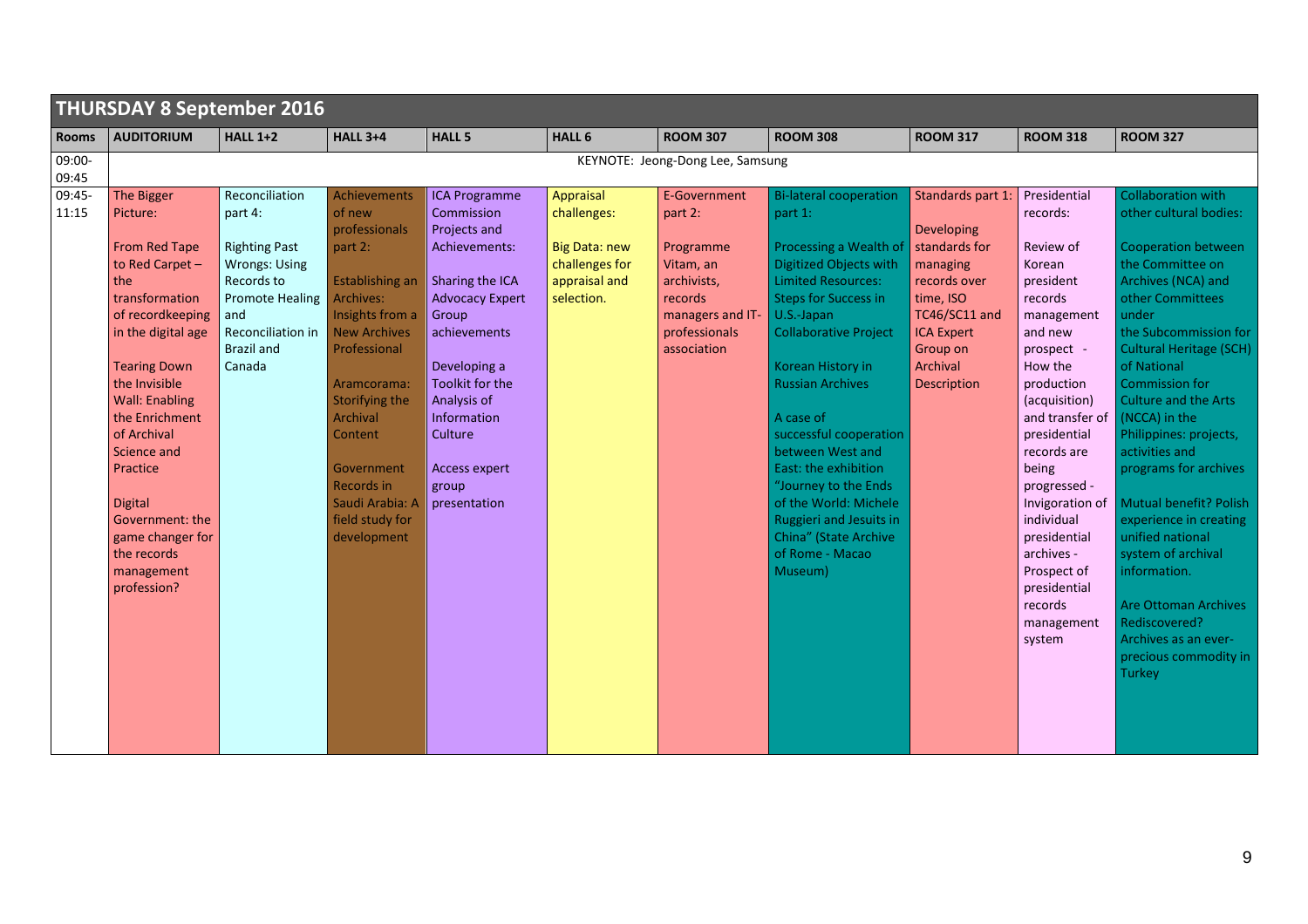| $11:15-$ | POSTER SESSIONS AM & PM                                                                                                                        |
|----------|------------------------------------------------------------------------------------------------------------------------------------------------|
| 11:45    | The Construction of Folk Image Archives                                                                                                        |
|          | Validating file format for preservation, the PREFORMA project                                                                                  |
|          | Chercheurs et archives : comprendre leurs relations pour mieux coopérer                                                                        |
|          | Function-based records organization in the Finnish public sector                                                                               |
|          | "The record management culture of Joseon Dynasty and modern value                                                                              |
|          | "The case of electronic document management scheme interlinking each system in Korea                                                           |
|          | Le rôle des archives dans la reconstruction de la paix: cas de la justice transitionnelle                                                      |
|          | Preserving the Memories of National Development: Taiwan's Archives Preservation Technology Lab in Operation                                    |
|          | Taiwan Government-owned Enterprises Archives Digital Preservation Program: An Exploration of the Rise and Fall of Government-owned Enterprises |
|          | Diversity and harmony of Diplomatic records and information services                                                                           |
|          | Study on developing elements of metadata for art archives based on Entity-Relationship model and metadata functions                            |
|          | Implementing an EDRMS: A Case Study of Nuclear Power Company in China                                                                          |
|          | The foundation of democracy: Learning from ancient Greece                                                                                      |
|          | A Case Study on Harvesting the Web Records of Public Authorities: with an Emphasis on Surface Web                                              |
|          | Surviving as a new recording researcher in the Republic of Korea                                                                               |
|          | "A case study of e-record machinery testing system based on file format technological information                                              |
|          |                                                                                                                                                |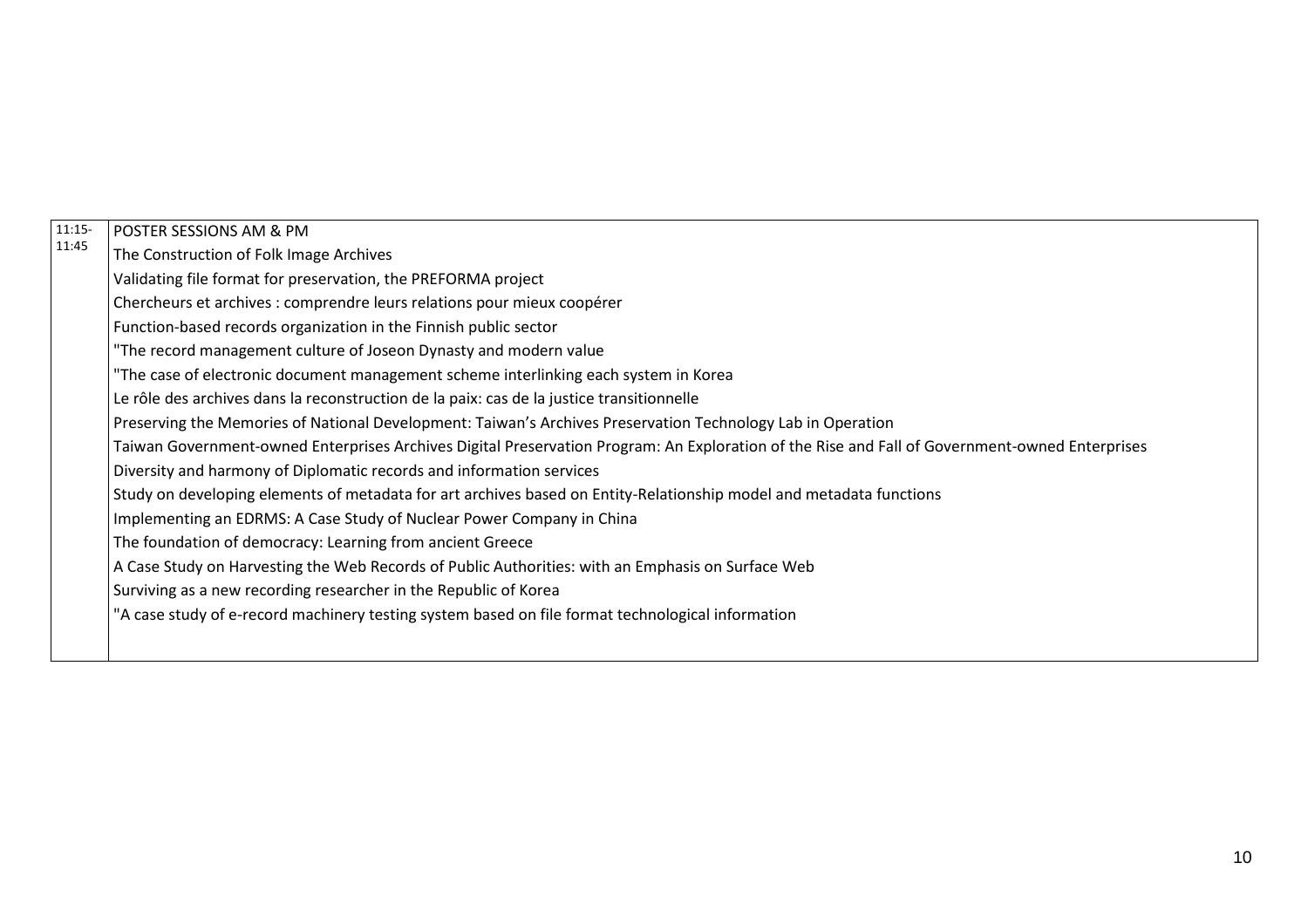| 11:45-<br>13:15   | <b>Shared Archival</b><br>Heritage:<br><b>Displaced</b><br><b>Archives: Time</b><br>for Renewed<br><b>Action</b> | <b>ICA Programme</b><br>Commission<br>Projects and<br>Achievements:<br>Growing the<br><b>National</b><br>Archives of Fiji: a<br>case study for<br>co-operation<br>Cooperación<br>archivística en<br>Iberoamérica:<br>experiencias y<br>retos<br>Access to<br>archives of<br>organizations of<br>faith traditions | <b>Case studies</b><br>part 3:<br>La pedagogía<br>del archivo.<br>Enseñar la<br>participación<br>de los exiliados<br>españoles en la<br>resistencia<br>francesa desde<br>los archivos de<br>Catalunya | International<br>Cooperation part<br>1:<br>Le Portail<br>International<br>Archivistique<br>Francophone<br>(PIAF): un projet,<br>un outil, une<br>communauté<br>(presented firstly<br>in French, then in<br>English) | Human Rights:<br>Panel Title: The<br><b>Basic Principles</b><br>of the Role of<br>Archivists in<br>Support of<br><b>Human Rights</b><br>Presentation title<br>1: The Basic<br>Principles of the<br>Role of Archivists<br>in Support of<br>Human Rights:<br>An Introduction | <b>Managing Digital</b><br><b>Archives &amp;</b><br>Records part 3:<br><b>Records</b><br>Management in<br>the Digital Age<br>Vers un nouveau<br><b>Records</b><br>management et<br>une collecte<br>performante de<br><b>l'information</b><br>numérique au<br>ministère<br>français de la<br>Défense : le Télé-<br>versement<br>d'archives<br>électroniques<br>bureautiques, un<br>outil de conduite<br>du changement<br>De la collecte des<br>archives à la<br>gestion de<br>l'information :<br>nouvelles<br>activités et | Collaboration for<br>audio-visual archives:<br>A Cooperative Model<br>for Preserving<br><b>Historical Television</b><br><b>News Content</b><br><b>Connecting Archives</b><br>to Libraries, Linking<br>Public to Private -<br>possibilities and<br>reflections on the<br>road less travelled<br><b>Tag along! Digitization</b><br>as a multi-purpose<br>vehicle A new strategy<br>for online access to<br>photographic<br>collections at the<br><b>Amsterdam City</b><br><b>Archives</b> | Standards part 2:<br><b>Records in</b><br>Contexts (RiC): a<br>standard for<br>archival<br>description<br>developed by<br>the ICA Experts<br>Group on<br>Archival<br><b>Description</b> | <b>Cooperation</b><br>between<br>Institutions:<br>Cooperation<br>between<br>institutions for<br>establishment<br>and use of<br>local archives -<br>A case of<br>Chungcheong<br>area | <b>Audience Engagement:</b><br>Proof, power - and<br>prying. Archives,<br>archivists and archival<br>users as perceived in<br>comics, manga and<br>graphic novels. Shown<br>and told by Arne<br><b>Skivenes</b><br><b>Collection Match--</b><br>Don't Reject, Redirect! |
|-------------------|------------------------------------------------------------------------------------------------------------------|------------------------------------------------------------------------------------------------------------------------------------------------------------------------------------------------------------------------------------------------------------------------------------------------------------------|-------------------------------------------------------------------------------------------------------------------------------------------------------------------------------------------------------|---------------------------------------------------------------------------------------------------------------------------------------------------------------------------------------------------------------------|----------------------------------------------------------------------------------------------------------------------------------------------------------------------------------------------------------------------------------------------------------------------------|---------------------------------------------------------------------------------------------------------------------------------------------------------------------------------------------------------------------------------------------------------------------------------------------------------------------------------------------------------------------------------------------------------------------------------------------------------------------------------------------------------------------------|-----------------------------------------------------------------------------------------------------------------------------------------------------------------------------------------------------------------------------------------------------------------------------------------------------------------------------------------------------------------------------------------------------------------------------------------------------------------------------------------|-----------------------------------------------------------------------------------------------------------------------------------------------------------------------------------------|-------------------------------------------------------------------------------------------------------------------------------------------------------------------------------------|-------------------------------------------------------------------------------------------------------------------------------------------------------------------------------------------------------------------------------------------------------------------------|
|                   |                                                                                                                  |                                                                                                                                                                                                                                                                                                                  |                                                                                                                                                                                                       |                                                                                                                                                                                                                     |                                                                                                                                                                                                                                                                            | nouveau<br>positionnement<br>pour un service                                                                                                                                                                                                                                                                                                                                                                                                                                                                              |                                                                                                                                                                                                                                                                                                                                                                                                                                                                                         |                                                                                                                                                                                         |                                                                                                                                                                                     |                                                                                                                                                                                                                                                                         |
| $13:15-$          |                                                                                                                  |                                                                                                                                                                                                                                                                                                                  |                                                                                                                                                                                                       |                                                                                                                                                                                                                     |                                                                                                                                                                                                                                                                            | d'archives<br><b>LUNCH</b>                                                                                                                                                                                                                                                                                                                                                                                                                                                                                                |                                                                                                                                                                                                                                                                                                                                                                                                                                                                                         |                                                                                                                                                                                         |                                                                                                                                                                                     |                                                                                                                                                                                                                                                                         |
| 14:15             |                                                                                                                  |                                                                                                                                                                                                                                                                                                                  |                                                                                                                                                                                                       |                                                                                                                                                                                                                     |                                                                                                                                                                                                                                                                            |                                                                                                                                                                                                                                                                                                                                                                                                                                                                                                                           |                                                                                                                                                                                                                                                                                                                                                                                                                                                                                         |                                                                                                                                                                                         |                                                                                                                                                                                     |                                                                                                                                                                                                                                                                         |
| $14:15-$<br>15:00 | PLENARY: Anne Gilliland and Barbara Reed                                                                         |                                                                                                                                                                                                                                                                                                                  |                                                                                                                                                                                                       |                                                                                                                                                                                                                     |                                                                                                                                                                                                                                                                            |                                                                                                                                                                                                                                                                                                                                                                                                                                                                                                                           |                                                                                                                                                                                                                                                                                                                                                                                                                                                                                         |                                                                                                                                                                                         |                                                                                                                                                                                     |                                                                                                                                                                                                                                                                         |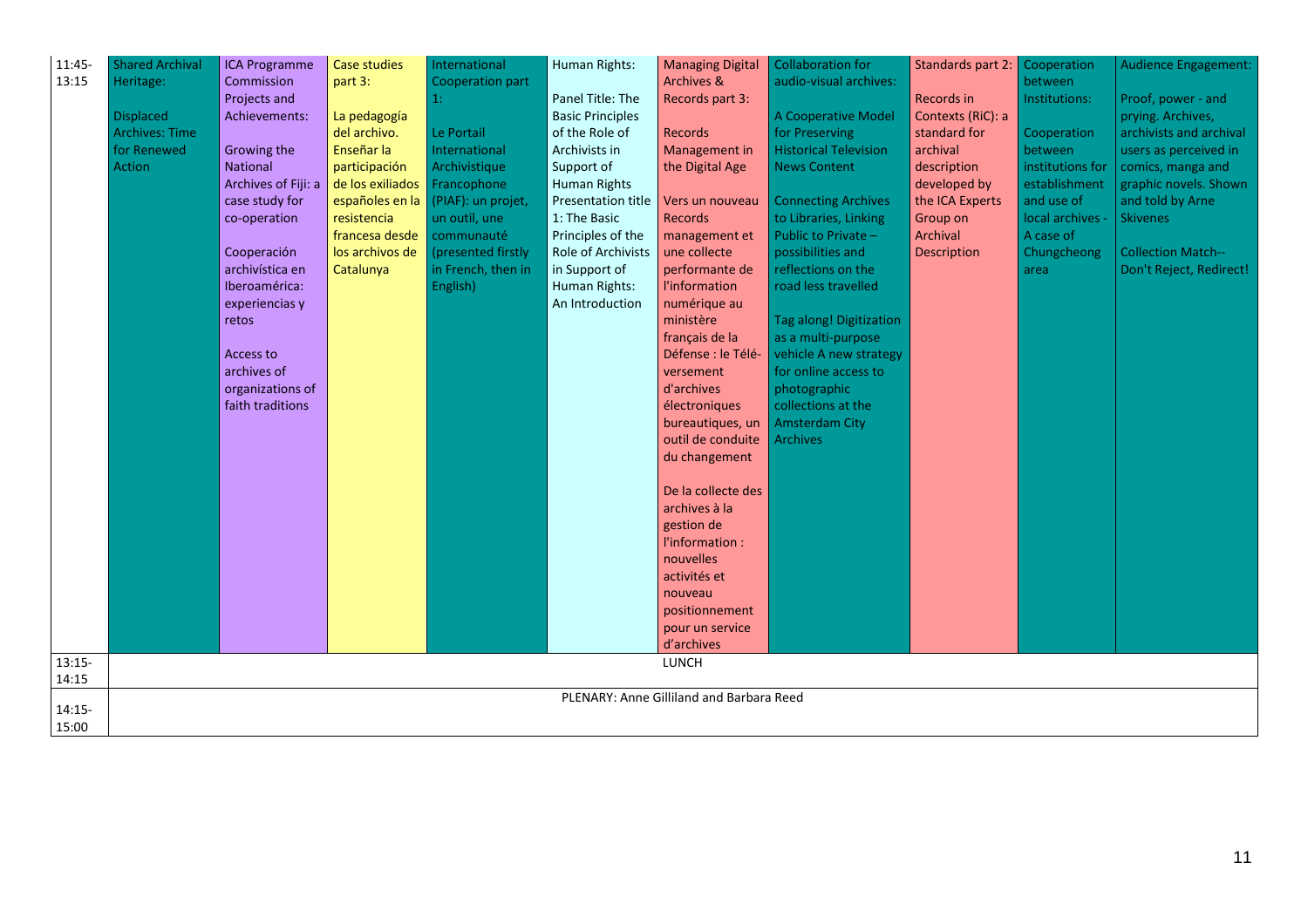| 15:00-<br>16:30 | Transparency:<br>A Delicate<br><b>Balance: The</b><br>Challenges of<br>Transparency in<br>the Management<br>of International<br><b>Judicial Records</b> | Section on<br>University and<br>Research<br>Insitution<br>Archives:<br>Collaboration<br>and Support:<br>Highlighting the<br>work of the<br>Section on<br>University and<br>Research<br>Institution<br>Archives (SUV) | In the cloud:<br>Life in the<br>cloud:<br>Exploring<br>future<br>pathways and<br>the role of<br>collaborative<br>research<br>Records<br>Creation and<br>Maintenance<br>in the Context<br>of Software as<br>a Service<br>(SaaS)<br><b>Applications: A</b><br>Survey<br><b>The</b><br>Framework of<br><b>Risk</b><br>assessment for<br>Cloud digital<br>archives | Copyright:<br>"International<br>Harmony and<br>Professional<br>Friendship to Re-<br>engineer Copyright<br>for 21st Century<br>Archives and<br>Libraries" | <b>Engaging with</b><br>Indigenous<br>Peoples and<br><b>Collections part</b><br>2:<br>La Concentración<br>De 95,026 Libros<br>De Registro Civil,<br>Reacción<br>Sensibilización Y<br><b>Resultados En</b><br><b>Pueblos</b><br>Indígenas.<br>"Plaidoyer Pour<br>L'acces De La<br>Population<br>Autochtone<br><b>Batwa Aux</b><br><b>Documents De</b><br>L'etat-Civil Au<br><b>Burundi : Défis A</b><br>Relever" | Digital archives:<br>Digitization of<br>Memory of the<br><b>World Heritage</b><br>and its Uses -<br>Focusing on the<br>Annals of the<br>Joseon Dynasty<br>and the Diaries<br>of the Royal<br>Secretariat<br>(Seungjeongwon<br>Ilgi) | International<br>Cooperation part 2:<br>Les archives de la<br>coopération spatiale<br>internationale, une<br>source d'inspiration<br>pour les jeunes<br>générations, un outil<br>au service de la<br>diplomatie et du droit<br>spatial | Korean<br>Government<br>showcase part 1:<br><b>Special Session</b><br>of Government<br>3.0 | Managing<br>digital<br>formats:<br><b>Ensuring the</b><br>quality of<br>electronic<br>medical record<br>in the digital<br>age<br>Email<br>administration<br>in Mexico, at<br><b>INAI</b><br>The Plan of<br><b>Records</b><br>Management<br>for Electronic<br>Laboratory<br>Notebook | Archives, libraries and<br>museums part 1:<br><b>Building on</b><br><b>Collaboration Between</b><br>Museums, Libraries,<br>and Archives: Creating<br>an "Archives" Link<br>within an Organization<br>Converged and<br>professional: the<br>model of archive,<br>library and museum<br>services at the<br>University of<br><b>Edinburgh's Centre for</b><br><b>Research Collections</b><br>Many collections,<br>many disciplines,<br>many institutes: no<br>boundaries, one story |  |
|-----------------|---------------------------------------------------------------------------------------------------------------------------------------------------------|----------------------------------------------------------------------------------------------------------------------------------------------------------------------------------------------------------------------|----------------------------------------------------------------------------------------------------------------------------------------------------------------------------------------------------------------------------------------------------------------------------------------------------------------------------------------------------------------|----------------------------------------------------------------------------------------------------------------------------------------------------------|-----------------------------------------------------------------------------------------------------------------------------------------------------------------------------------------------------------------------------------------------------------------------------------------------------------------------------------------------------------------------------------------------------------------|-------------------------------------------------------------------------------------------------------------------------------------------------------------------------------------------------------------------------------------|----------------------------------------------------------------------------------------------------------------------------------------------------------------------------------------------------------------------------------------|--------------------------------------------------------------------------------------------|-------------------------------------------------------------------------------------------------------------------------------------------------------------------------------------------------------------------------------------------------------------------------------------|----------------------------------------------------------------------------------------------------------------------------------------------------------------------------------------------------------------------------------------------------------------------------------------------------------------------------------------------------------------------------------------------------------------------------------------------------------------------------------|--|
| 16:30-          | POSTER SESSIONS AM & PM                                                                                                                                 |                                                                                                                                                                                                                      |                                                                                                                                                                                                                                                                                                                                                                |                                                                                                                                                          |                                                                                                                                                                                                                                                                                                                                                                                                                 |                                                                                                                                                                                                                                     |                                                                                                                                                                                                                                        |                                                                                            |                                                                                                                                                                                                                                                                                     |                                                                                                                                                                                                                                                                                                                                                                                                                                                                                  |  |
| 17:00           |                                                                                                                                                         |                                                                                                                                                                                                                      |                                                                                                                                                                                                                                                                                                                                                                |                                                                                                                                                          |                                                                                                                                                                                                                                                                                                                                                                                                                 |                                                                                                                                                                                                                                     |                                                                                                                                                                                                                                        |                                                                                            |                                                                                                                                                                                                                                                                                     |                                                                                                                                                                                                                                                                                                                                                                                                                                                                                  |  |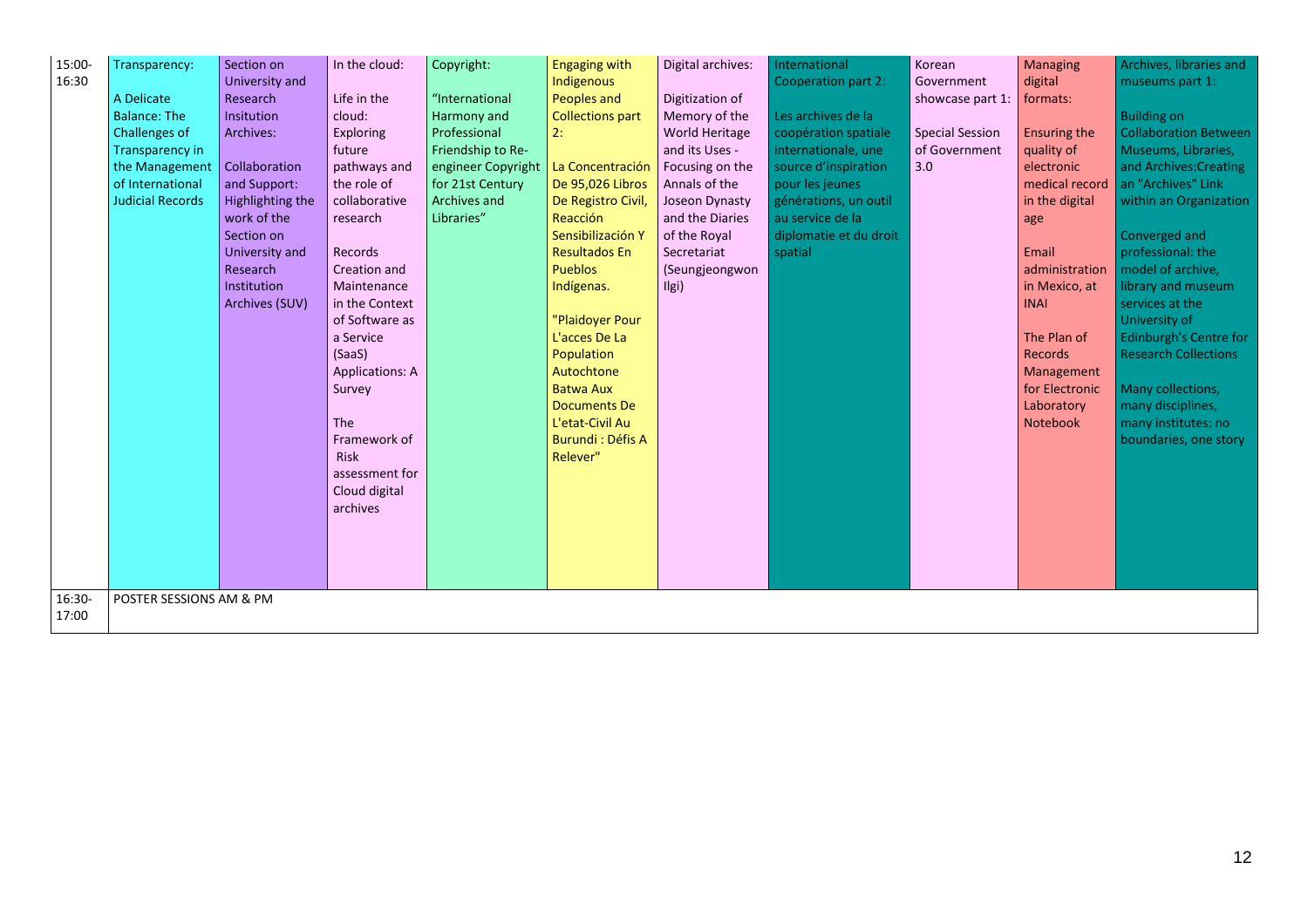| 17:00-<br>18:30 | Digital<br>humanities:           | Case studies part<br>1:                | Regional<br>collaboration:                  | Accessible<br>information part 3 | Section on<br><b>Business</b><br>Archives: | <b>Case Studies part</b><br>2:<br>La Révolution | Archives, libraries and<br>museums part 2:<br>Trends in | <b>Managing Digital</b><br><b>Archives &amp;</b><br>Records part 5: | Standards part<br>3:                  | <b>Managing Digital</b><br><b>Archives &amp; Records</b><br>part 4: |
|-----------------|----------------------------------|----------------------------------------|---------------------------------------------|----------------------------------|--------------------------------------------|-------------------------------------------------|---------------------------------------------------------|---------------------------------------------------------------------|---------------------------------------|---------------------------------------------------------------------|
|                 | History, Records,<br>and Digital | Repurposing<br><b>Archival Content</b> | <b>The Archives</b><br><b>Portal Europe</b> | E-Discovery for<br>Information   | The SBA and                                | Internet : le                                   | collaboration between   Transition                      |                                                                     | <b>Expansion of</b><br><b>Records</b> | e-Government and                                                    |
|                 | <b>Humanities</b>                | For Advocacy At                        | - current                                   | Management                       | Sustainability of                          | public des                                      | the public archives                                     | numérique,                                                          | Management                            | roles of archives:                                                  |
|                 |                                  | The National Of                        | focus,                                      | within the Dutch                 | Business Archives   archives a-t-il        |                                                 | and museums in                                          | transition                                                          | Profession and                        | recent progress of                                                  |
|                 |                                  | Archives Of                            | strategies and                              | Government                       | in Digital and                             | changé ? Analyse                                | Zimbabwe                                                | humaine : le                                                        | Development                           | digital recordkeeping                                               |
|                 |                                  | Malaysia                               | perspectives                                |                                  | Global                                     | des enquêtes                                    |                                                         | projet                                                              | of MSR                                | in Indonesia                                                        |
|                 |                                  |                                        |                                             | <b>Social Networks</b>           | Environments:                              | menées en                                       | Archivo Histórico del                                   | <b>ADAMANT</b>                                                      | Certification                         |                                                                     |
|                 |                                  | <b>Unlocking</b>                       | The "Aloha"                                 | and Archival                     | Encouraging                                | France auprès                                   | Museo Nacional de                                       |                                                                     | Scheme                                | Evolving strategies in                                              |
|                 |                                  | Martial Law's                          | <b>Archives: A</b>                          | Context: An                      | "Glocal"                                   | des lecteurs, des                               | Antropología de                                         | <b>Document</b>                                                     |                                       | managing paper and                                                  |
|                 |                                  | Lieux de                               | Nonprofit                                   | International                    | Engagement in                              | internautes et du                               | Mexico                                                  | preservation in                                                     |                                       | digital records in                                                  |
|                 |                                  | Memoire:                               | Organization's                              | Archival                         | <b>Archives Services</b>                   | public des                                      |                                                         | the digital era                                                     |                                       | <b>Public and Private</b>                                           |
|                 |                                  | Contextualizing                        | View of                                     | Description and                  |                                            | activités                                       | <b>Archives and Cultural</b>                            |                                                                     |                                       | Archives: A study of                                                |
|                 |                                  | Photographs in                         | Collaboration,                              | <b>Access</b>                    |                                            | culturelles.                                    | Diplomacy:                                              | Development                                                         |                                       | the Archival Practices                                              |
|                 |                                  | the Hands of                           | Peace, and                                  | Cooperative                      |                                            |                                                 | <b>International Archival-</b>                          | and                                                                 |                                       | and Collaborations in                                               |
|                 |                                  | their Provenance                       | Harmony in<br>Cultural                      | <b>Mediated Access</b>           |                                            | Mieux coopérer<br>avec les acteurs              | <b>Museum Design (Talk</b><br>including a digital       | Implementation<br>of key                                            |                                       | India                                                               |
|                 |                                  |                                        | Heritage                                    | to Electronic                    |                                            | de la recherche :                               | presentation)                                           | technology to                                                       |                                       | Personal digital                                                    |
|                 |                                  |                                        | Organizations                               | Records:                         |                                            | le projet                                       |                                                         | <b>Mobile Archives</b>                                              |                                       | records                                                             |
|                 |                                  |                                        | of the Pacific                              | <b>Promoting Access</b>          |                                            | scientifique                                    |                                                         | based on social                                                     |                                       | archiving: practical and                                            |
|                 |                                  |                                        | <b>Islands</b>                              | <b>While Respecting</b>          |                                            | culturel et                                     |                                                         | service                                                             |                                       | theoretical exploration                                             |
|                 |                                  |                                        |                                             | <b>Sensitivities</b>             |                                            | éducatif des                                    |                                                         |                                                                     |                                       | from China                                                          |
|                 |                                  |                                        |                                             |                                  |                                            | <b>Archives</b>                                 |                                                         |                                                                     |                                       |                                                                     |
|                 |                                  |                                        |                                             |                                  |                                            | <b>nationales</b>                               |                                                         |                                                                     |                                       |                                                                     |
|                 |                                  |                                        |                                             |                                  |                                            | (France).                                       |                                                         |                                                                     |                                       |                                                                     |
|                 |                                  |                                        |                                             |                                  |                                            | Les archives de                                 |                                                         |                                                                     |                                       |                                                                     |
|                 |                                  |                                        |                                             |                                  |                                            | France et la                                    |                                                         |                                                                     |                                       |                                                                     |
|                 |                                  |                                        |                                             |                                  |                                            | coopération                                     |                                                         |                                                                     |                                       |                                                                     |
|                 |                                  |                                        |                                             |                                  |                                            | archivistique                                   |                                                         |                                                                     |                                       |                                                                     |
|                 |                                  |                                        |                                             |                                  |                                            | internationale:                                 |                                                         |                                                                     |                                       |                                                                     |
|                 |                                  |                                        |                                             |                                  |                                            | diversité des                                   |                                                         |                                                                     |                                       |                                                                     |
|                 |                                  |                                        |                                             |                                  |                                            | approches                                       |                                                         |                                                                     |                                       |                                                                     |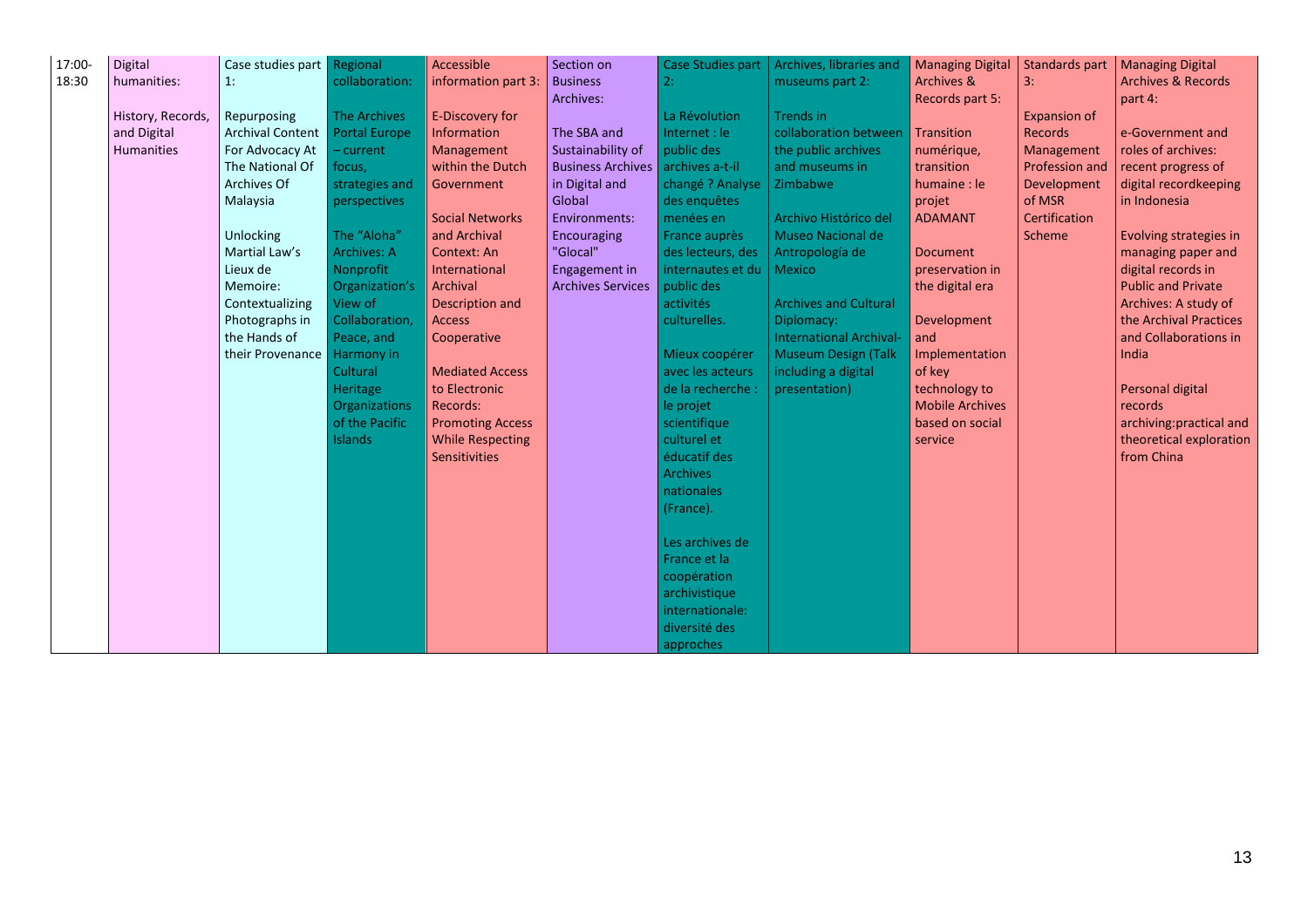| <b>FRIDAY 9 September 2016</b> |                                    |                 |                                    |                                      |                                                   |                                   |                 |                                          |                            |                           |  |
|--------------------------------|------------------------------------|-----------------|------------------------------------|--------------------------------------|---------------------------------------------------|-----------------------------------|-----------------|------------------------------------------|----------------------------|---------------------------|--|
| Rooms                          | <b>AUDITORIUM</b>                  | <b>HALL 1+2</b> | <b>HALL 3+4</b>                    | <b>HALL 5</b>                        | HALL 6                                            | <b>ROOM 307</b>                   | <b>ROOM 308</b> | <b>ROOM 317</b>                          | <b>ROOM 318</b>            | <b>ROOM 327</b>           |  |
| 09:00-                         | KEYNOTE: Li Minghua, Eric Ketelaar |                 |                                    |                                      |                                                   |                                   |                 |                                          |                            |                           |  |
| 09:45                          |                                    |                 |                                    |                                      |                                                   |                                   |                 |                                          |                            |                           |  |
| 09:45-                         | <b>ICA Programme</b>               |                 | Community                          | Standards part 4:                    | Justice:                                          | Partnerships part                 |                 | Community                                | <b>Managing</b>            | Sharing                   |  |
| 11:15                          | Commission                         |                 | Archives part 2:                   |                                      |                                                   | 3:                                |                 | Archives part 3:                         | records of                 | <b>Dispersed</b>          |  |
|                                | Projects and                       |                 |                                    | International                        | The Forced                                        |                                   |                 |                                          | nuclear power              | Archives:                 |  |
|                                | Achievements<br>part 2:            |                 | The Role of<br><b>Guangxi Folk</b> | standardization: A<br>major step for | <b>Adoptions History</b><br><b>Project Social</b> | <b>Archives and</b><br>Disasters: |                 | The Creation,<br><b>Preservation and</b> | plants:                    | <b>The Shared</b>         |  |
|                                |                                    |                 | <b>Song Archives in</b>            | recordkeeping in                     | Archive: an                                       | Japanese                          |                 | <b>Transmission of</b>                   | The Future of              | <b>Cultural Heritage</b>  |  |
|                                | <b>Helping archivists</b>          |                 | <b>Protecting Local</b>            | the digital era                      | opportunity for                                   | Strategies after                  |                 | <b>Shuishu Archives</b>                  | the Archives on            | program: mutual           |  |
|                                | to help                            |                 | <b>Ethnic Culture</b>              |                                      | restorative justice                               | <b>Five Years from</b>            |                 | in China                                 | the Fukushima              | benefits for              |  |
|                                | themselves in low                  |                 |                                    | Recordkeeping in                     |                                                   | the Great East                    |                 |                                          | Nuclear                    | countries with            |  |
|                                | resourced                          |                 | Preservation of                    | the digital Age:                     | One Law for                                       | Japan Earthquake                  |                 | Write the local                          | Accident                   | historic                  |  |
|                                | environments                       |                 | Thai                               | introducing the                      | Information and a                                 |                                   |                 | stories on records                       |                            | relationships.            |  |
|                                | 2010-2016 - FIDA                   |                 | Community                          | revised ISO 15489                    | Giant Leap for                                    |                                   |                 |                                          | The job and                |                           |  |
|                                |                                    |                 | Heritage: A                        |                                      | Democracy:                                        |                                   |                 | An idea for                              | role of record             | Cooperation               |  |
|                                | Africa Programme                   |                 | <b>Case of Village</b>             | Less is more: the                    | brazilian archival                                |                                   |                 | community                                | management                 | Sharing                   |  |
|                                |                                    |                 | <b>Temples</b>                     | <b>National Archives of</b>          | legislation and its                               |                                   |                 | metadata: a way                          | specialists for            | Friendship - As           |  |
|                                | Progressing your                   |                 |                                    | Australia's practical                | ability to                                        |                                   |                 | to show the                              | design records             | an examaple for           |  |
|                                | <b>PCOM Project</b>                |                 | <b>Nembang</b>                     | implementation of                    | strengthen                                        |                                   |                 | 'incommensurable                         | management                 | the project of the        |  |
|                                |                                    |                 | Macapat: The                       | ISO 16175 Part 3                     | transitional                                      |                                   |                 | ontologies'<br>between                   |                            | overseas<br>collection of |  |
|                                |                                    |                 | documentation<br>of Javanese       |                                      | justice.                                          |                                   |                 | communities                              | Design and<br>knowledge    | <b>Dalian Municipal</b>   |  |
|                                |                                    |                 | knowledge in                       |                                      | The collection of                                 |                                   |                 |                                          | management of              | Archives                  |  |
|                                |                                    |                 | the past                           |                                      | <b>National Archives</b>                          |                                   |                 |                                          | life cycle of              |                           |  |
|                                |                                    |                 |                                    |                                      | and Using its                                     |                                   |                 |                                          | nuclear power              | Everywhere but            |  |
|                                |                                    |                 |                                    |                                      | archival                                          |                                   |                 |                                          | plant                      | home: Philippine          |  |
|                                |                                    |                 |                                    |                                      | documents in                                      |                                   |                 |                                          | (Managing                  | Cordillera                |  |
|                                |                                    |                 |                                    |                                      | justice, advocacy                                 |                                   |                 |                                          | <b>Nuclear Design</b>      | indigenous                |  |
|                                |                                    |                 |                                    |                                      | and reconciliation                                |                                   |                 |                                          | Knowledge                  | literature in             |  |
|                                |                                    |                 |                                    |                                      | work in Nepal                                     |                                   |                 |                                          | over the Life              | diaspora                  |  |
|                                |                                    |                 |                                    |                                      |                                                   |                                   |                 |                                          | Cycle)                     |                           |  |
|                                |                                    |                 |                                    |                                      |                                                   |                                   |                 |                                          |                            |                           |  |
|                                |                                    |                 |                                    |                                      |                                                   |                                   |                 |                                          | <b>Classification of</b>   |                           |  |
|                                |                                    |                 |                                    |                                      |                                                   |                                   |                 |                                          | Design<br><b>Documents</b> |                           |  |
|                                |                                    |                 |                                    |                                      |                                                   |                                   |                 |                                          | <b>Records for</b>         |                           |  |
|                                |                                    |                 |                                    |                                      |                                                   |                                   |                 |                                          | <b>Nuclear Power</b>       |                           |  |
|                                |                                    |                 |                                    |                                      |                                                   |                                   |                 |                                          | Plant                      |                           |  |
| $11:15-$                       |                                    |                 |                                    |                                      | <b>BREAK</b>                                      |                                   |                 |                                          |                            |                           |  |